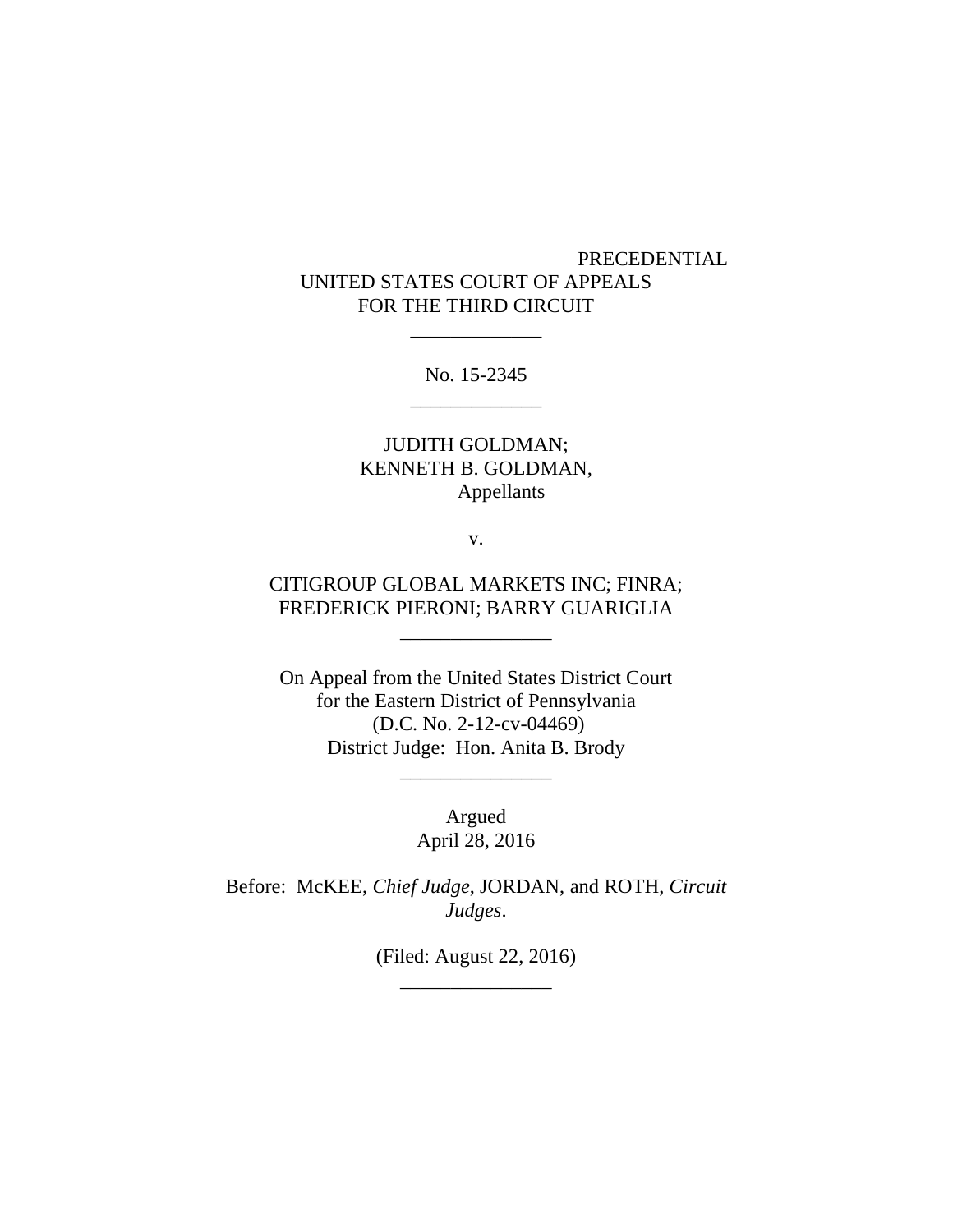Richard J. Gerace [ARGUED] Gerace Law Office 1515 Market Street – Suite 1200 Philadelphia, PA 19102 *Counsel for Appellants*

Brian T. Feeney [ARGUED] Christiana L. Signs Greenberg Traurig, LLP 2001 Market Street – Suite 2700 Philadelphia, PA 19103 *Counsel for Appellees*

# OPINION OF THE COURT \_\_\_\_\_\_\_\_\_\_\_\_\_\_\_

\_\_\_\_\_\_\_\_\_\_\_\_\_\_\_

JORDAN, *Circuit Judge*.

Judith and Kenneth Goldman filed a motion in the United States District Court for the Eastern District of Pennsylvania to vacate an adverse arbitration award. The underlying arbitration, before a panel operating under the auspices of the Financial Industry Regulatory Authority ("FINRA"), concerned the Goldmans' allegations that financial advisor Barry Guariglia and Citigroup Global Markets Inc. had violated federal securities law in their management of the Goldmans' brokerage accounts. The District Court dismissed the case for lack of subject-matter jurisdiction because the Goldmans' motion failed to raise a substantial federal question. We will affirm.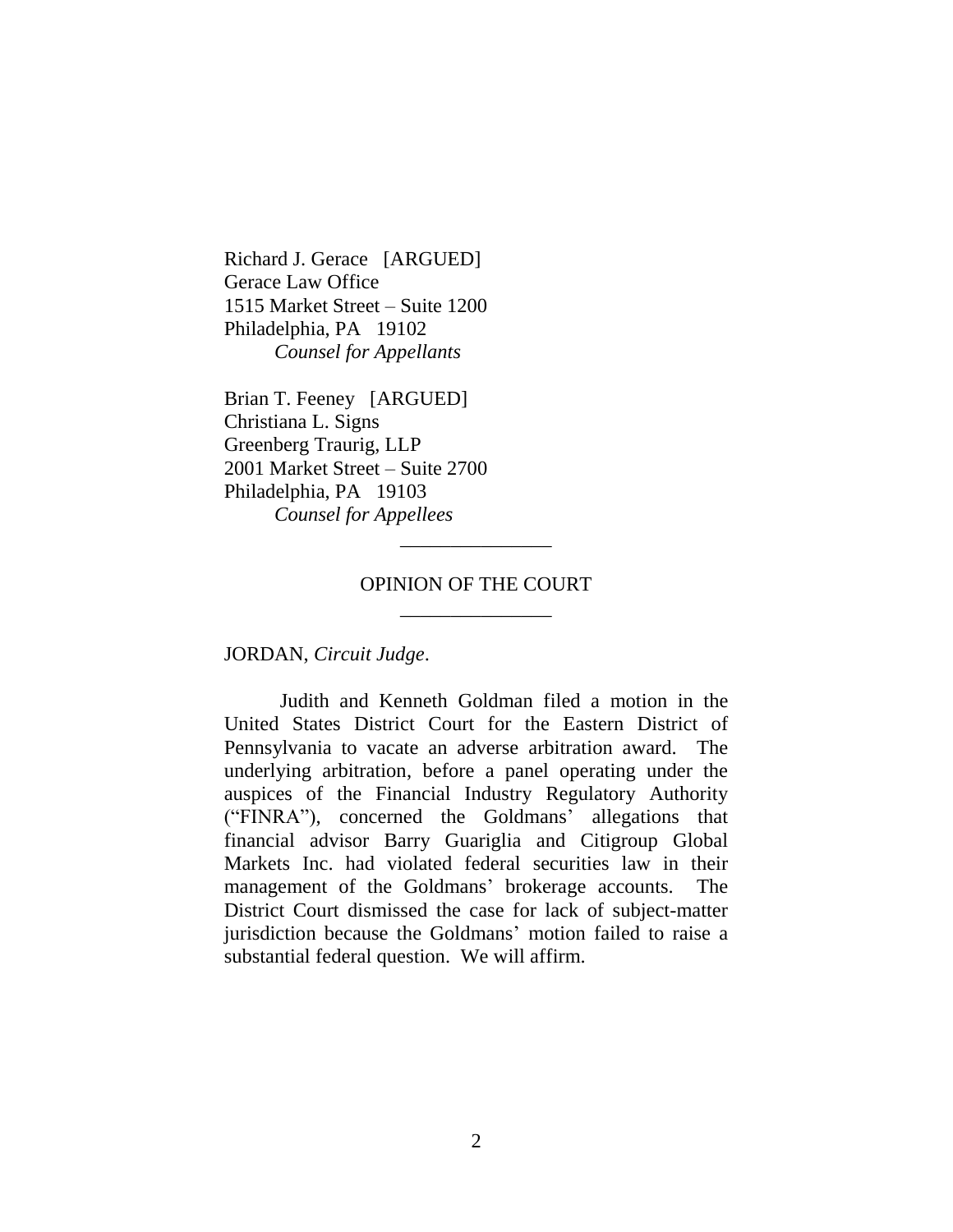# **I. Background**

 $\overline{a}$ 

#### **A. Factual Background**

This case has its roots in the relationship between the Goldmans and their former financial advisor, Mr. Guariglia, a relationship that began in the 1990s, when he was working for the wealth management firm Merrill Lynch. In 2008, Guariglia changed his employment to Merrill Lynch's competitor Citigroup Global Markets Inc. ("CGMI"), and he persuaded the Goldmans to follow him there. 1

After the Goldmans lost money in the stock market, they alleged that they were pushed into "short-term trading of high-risk, speculative securities" that were "far outside [their] investment objectives," and that Merrill Lynch and CGMI and their employees "knew it." (App. 17.) They also alleged that Guariglia and his colleagues induced the Goldmans to take on ever more unsustainable risk by trading on margin. Most important to the case at bar, the Goldmans contend that, when they transferred their account from Merrill Lynch (where they say they received favorable margin requirement treatment) to CGMI (where they allegedly faced a higher margin requirement), they were subjected to a "devastating margin call," leading to the liquidation of a "sizable portion of their investments" and "the loss of their entire retirement." (Opening Br. at 7.)

<sup>&</sup>lt;sup>1</sup> CGMI has since changed its name to Morgan Stanley Smith Barney LLC. The Goldmans maintained accounts with a unit of CGMI then called Smith Barney.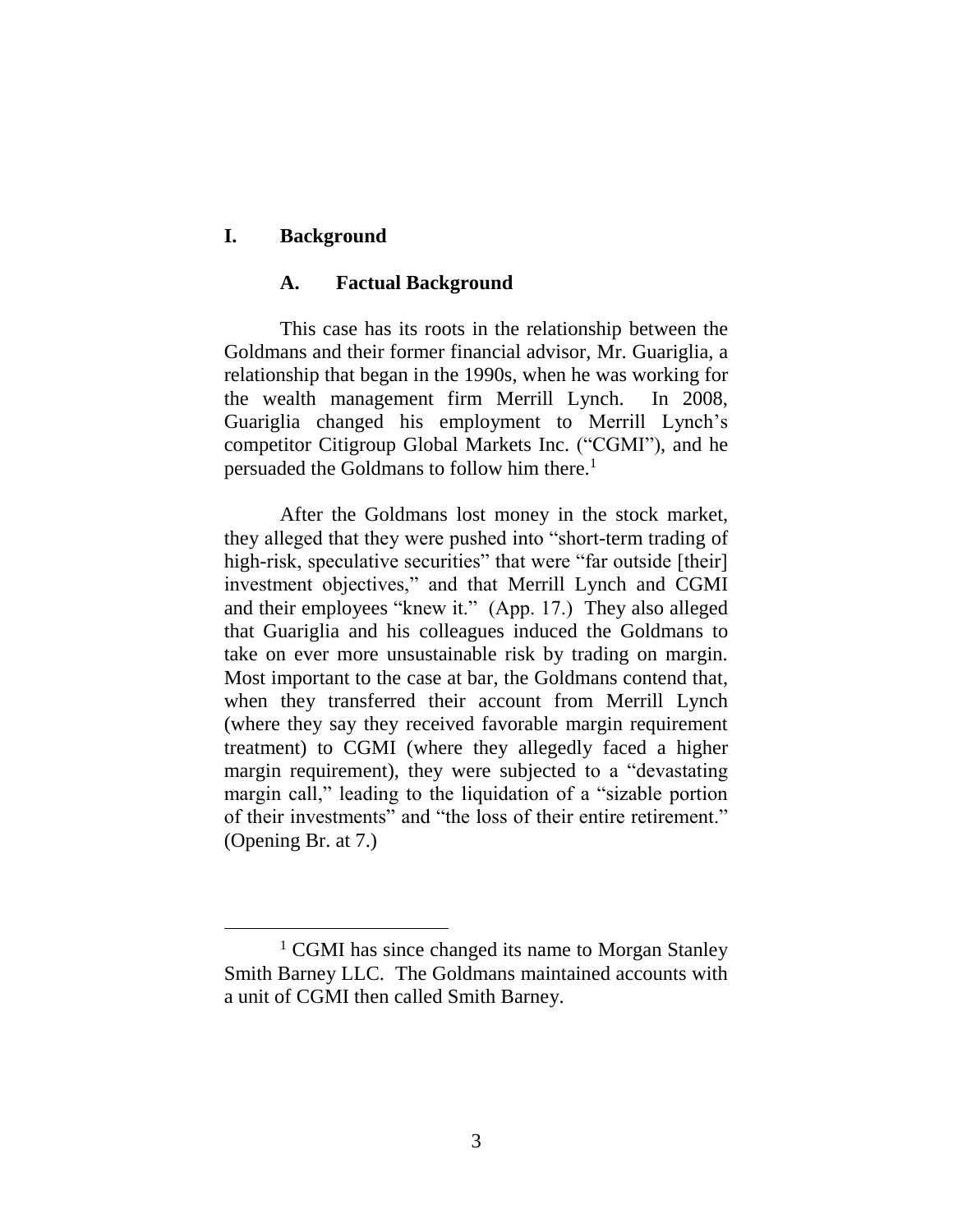### **B. Procedural Background**

### **1. Arbitration Proceedings before FINRA**

Based on those allegations, in 2010 the Goldmans initiated FINRA arbitration proceedings against Merrill Lynch, CGMI, Guariglia, and other employees of those financial institutions. They asserted claims on the following bases: securities fraud in violation of the Securities Exchange Act of 1934 (the "'34 Act"), 15 U.S.C. § 78a *et seq.*, and Rule 10b-5, 17 C.F.R. § 240.10b-5; fraudulent misrepresentation; lack of supervision of employees; lack of suitability of investment recommendations; breach of fiduciary duty; breach of contract; and negligence.

The FINRA proceedings began with mediation before a neutral named Ferdinand Pieroni, and the mediation succeeded in producing a settlement for the Goldmans with Merrill Lynch, but not with  $CGMI<sup>2</sup>$  The Goldmans now allege that CGMI refused to negotiate in good faith, left the mediation when the Goldmans so demanded, and then "snuck back in<sup>[]</sup> ... through a side door" to "spy" on the confidential negotiations between the Goldmans and Merrill Lynch. (Opening Br. at 9.) CGMI flatly denies those allegations, and mediator Pieroni filed a sworn affirmation before the FINRA arbitration panel declaring that CGMI did not refuse to mediate, was never asked to leave the mediation, and acted in good faith.

 $\overline{a}$ 

 $2$  At this point and hereafter, for simplicity, we will refer to Guariglia and CGMI collectively as "CGMI."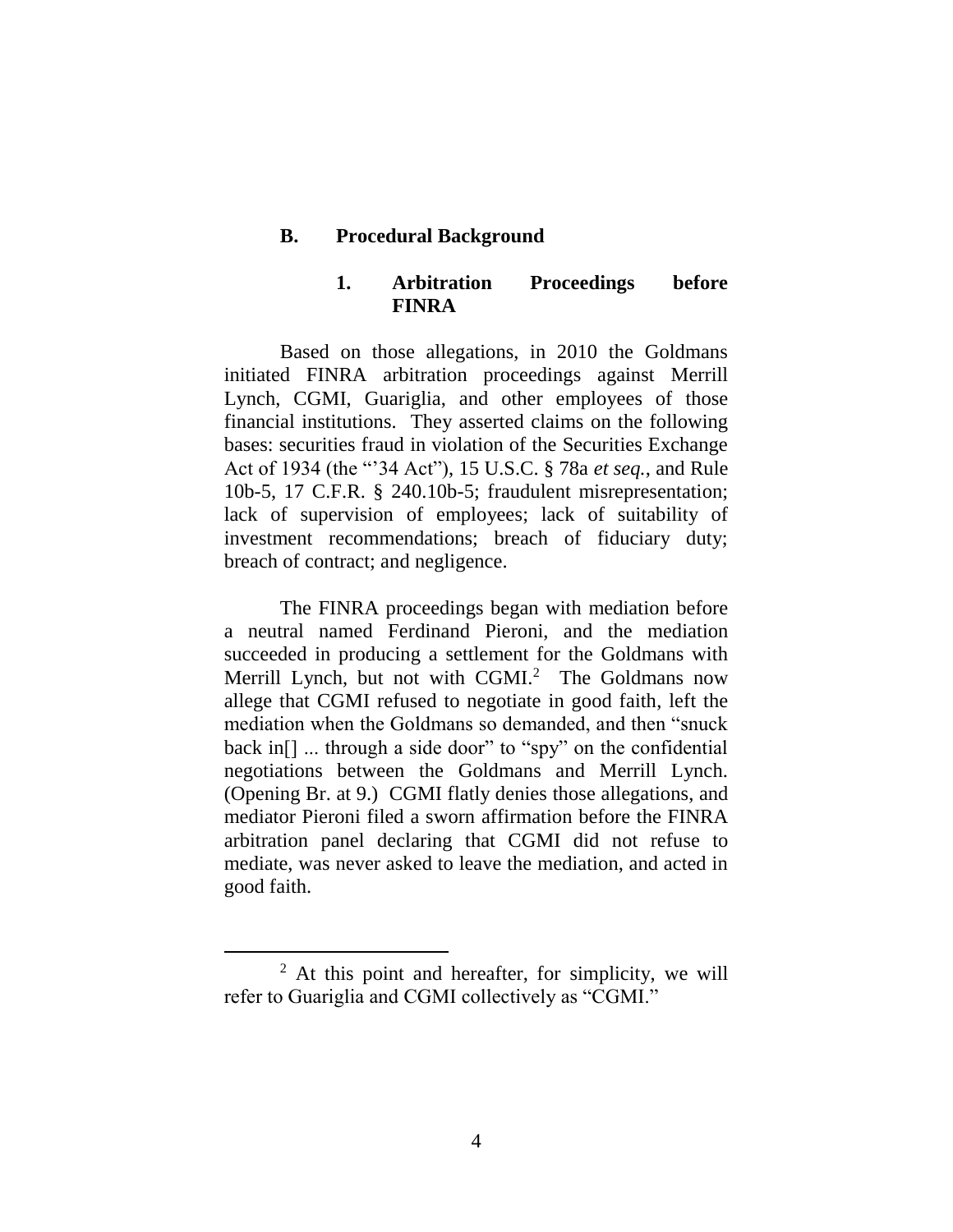The arbitration panel took evidence and heard argument for 10 days between August 2012 and February 2014. After the Goldmans presented their full case in chief, CGMI moved to dismiss for lack of evidence. The panel granted the motion, concluding that, "[w]hile all the claims were quite stridently argued, not a single claim was proven to be true by evidence." (App. 109.) In particular, the panel noted that the Goldmans "failed to offer a scintilla of proof" that they were subject to a margin call. (*Id*.) The panel thus determined that "there was no margin call" (*id*.), and, on October 2, 2014, it issued a final award dismissing the Goldmans' claims and assigning administrative fees among the parties.

#### **2. District Court Proceedings**

During the mediation and arbitration proceedings before FINRA, the Goldmans resorted to the District Court, claiming a breach of contract. More specifically, in a lengthy complaint, the Goldmans alleged that CGMI had not honored its promise to mediate, that "CGMI and its lawyers were allowed to spy on ... confidential discussion[s] and negotiation[s]" (App. 47), and that the arbitration panel was conflicted and partial. Based on those allegations, the complaint alleged that CGMI, Guariglia, FINRA, and Pieroni "breached express and implied terms and conditions of the FINRA[] Arbitration and Mediation contracts" (App. 49), and acted "[i]n utter defiance of [FINRA mediation] rules" (App. 50). They immediately moved for a temporary restraining order and preliminary injunction to stay the arbitration and to have CGMI's law firm, Greenberg Traurig, barred from the case. The District Court denied the motion, holding that there was "no lawful basis" for relief and that the Goldmans had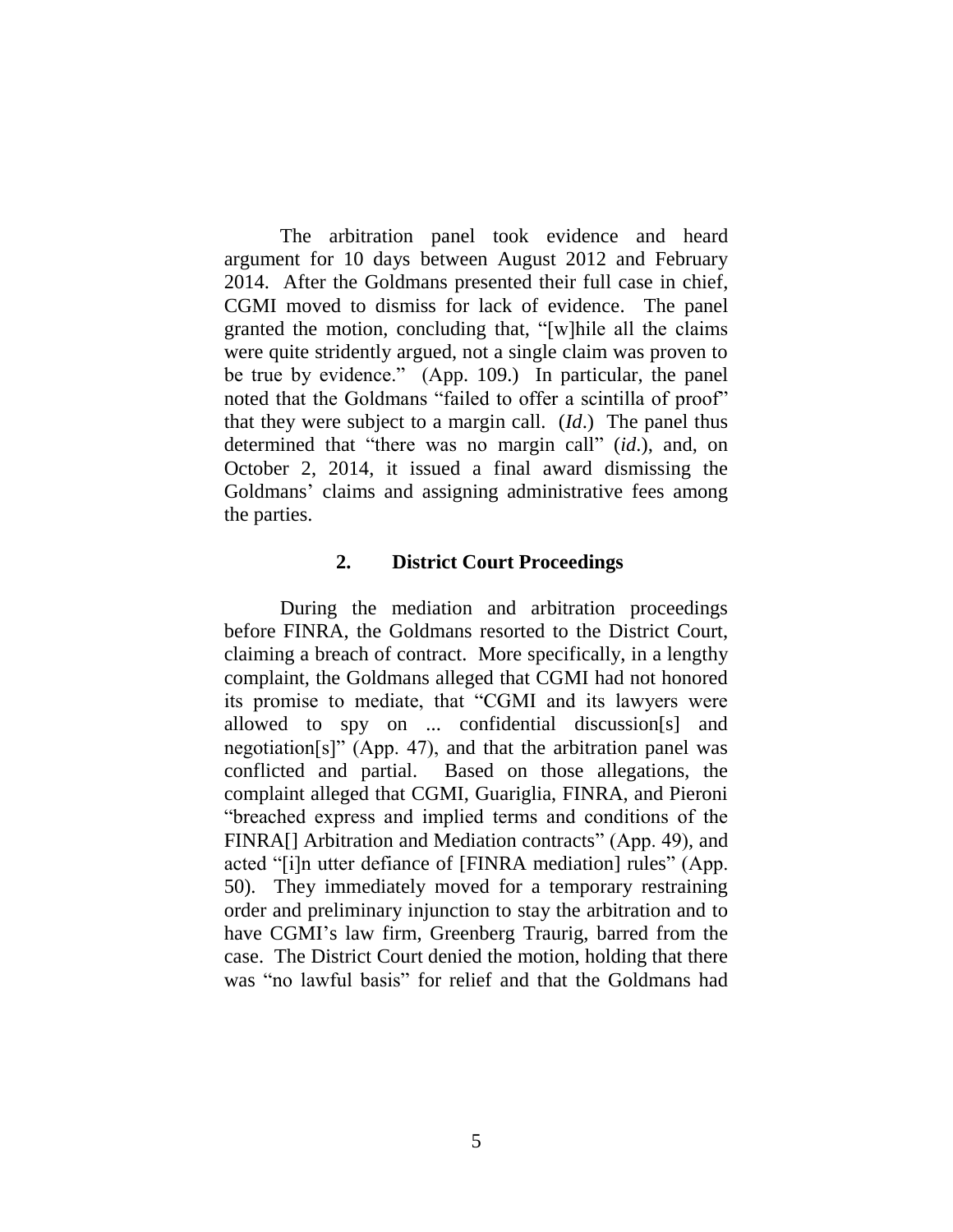improperly asked the Court to intervene "as an emergency court of interlocutory appeals from arbitration orders." (App. 85.) After a different judge was assigned the case, the District Court denied a second motion for a temporary restraining order, then subsequently dismissed the case with instructions to re-file after the arbitration was concluded, if the Goldmans wished to challenge any resulting arbitration award. There was another false start in the summer of 2014, when the Goldmans filed a motion to vacate the arbitration award before it was actually finalized, and that motion too was dismissed.

When the arbitration was finally completed, the Goldmans returned to the District Court by submitting what they styled as a "refiled" motion to vacate the arbitration award, which is the motion now at issue.<sup>3</sup> In their motion, they asserted that the District Court had jurisdiction under § 10 of the Federal Arbitration Act ("FAA"), 9 U.S.C. § 10,

<sup>&</sup>lt;sup>3</sup> The FAA provides that "the United States court in and for the district wherein the award was made may make an order vacating the award upon the application of any party to the arbitration." 9 U.S.C.  $\S$  10(a). "Notice of a motion to vacate ... must be served upon the adverse party or his attorney within three months after the award is filed or delivered." 9 U.S.C. § 12. Therefore, unlike in most federal actions that are initiated with a complaint, when a litigant is seeking to vacate an arbitration award under the FAA, "such a request for relief shall be made in the form of a motion," and a party need not "initiate a challenge to an arbitration award by filing a complaint." *O.R. Sec., Inc. v. Prof'l Planning Assocs., Inc.*, 857 F.2d 742, 745 (11th Cir. 1988) (internal quotation marks omitted).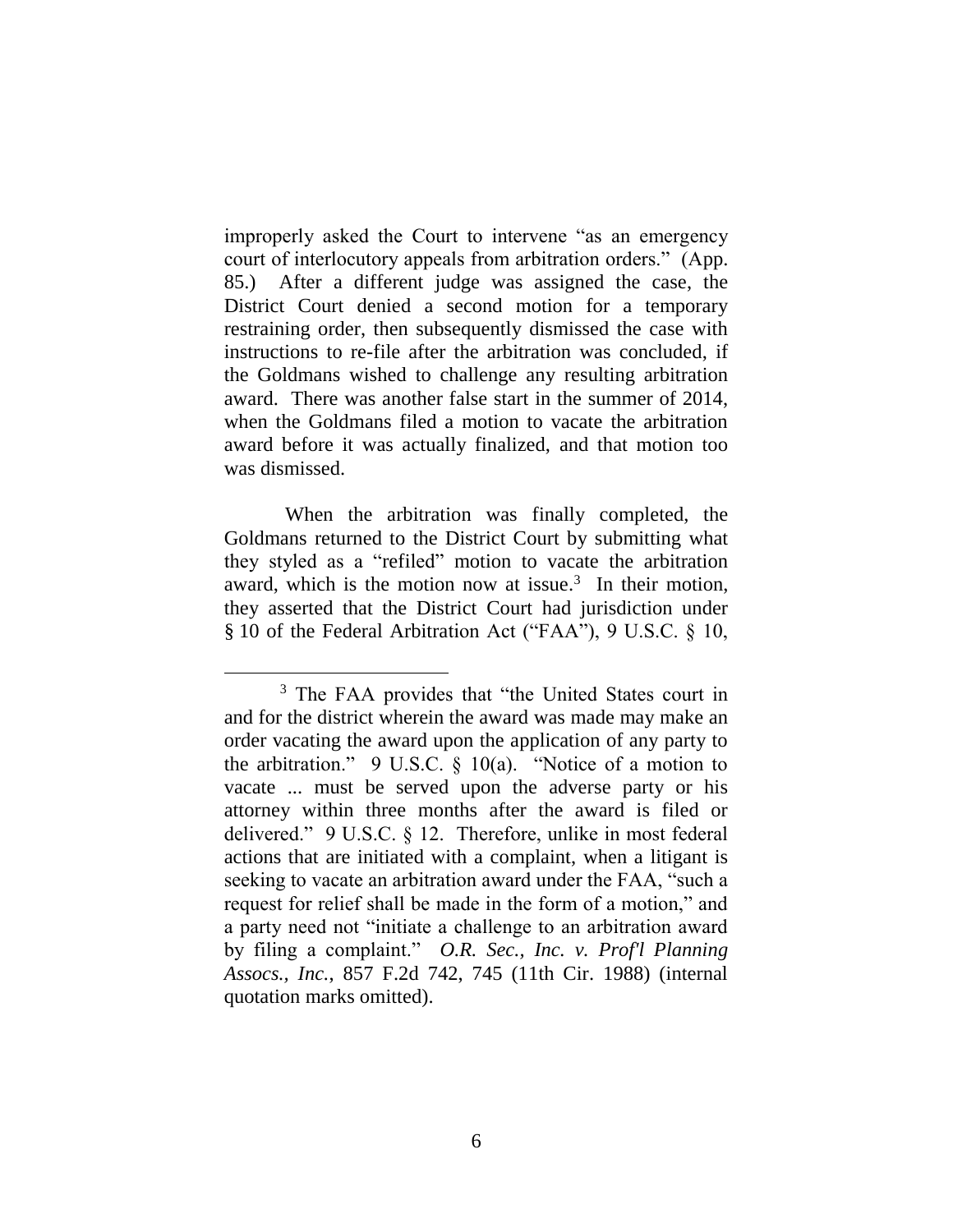and, to justify vacatur of the award, they alleged that the FINRA arbitration panel behaved improperly in that it demanded "voluminous" and irrelevant discovery from them (App. 289), did not permit sufficient discovery of CGMI's documents, exhibited partiality towards CGMI, and "refused to resign" at the Goldmans' request (App. 295). The Goldmans also alleged that CGMI's counsel negotiated in bad faith and then spied on the meditation proceedings, and that the mediator perjured himself in denying that the spying occurred. Resorting to the typographical arts and extravagant language, the Goldmans practically shout that

> the treatment of the FINRA members demonstrates to the reasonable person that unavoidably, the Panel was partial to one side and the favorable treatment unilateral. ... Defendants use the "BIG LIE" to maximize the advantage they enjoyed in the FINRA forum as a FINRA member and associated member. ... The Biggest of the "Big Lies" is Defendants' persistent perjury that "*THERE WAS NO MARGIN CALL*" upon transfer of the Goldman accounts from Merrill Lynch to Defendants in November 2008.

(App. 297-98 (original emphasis and formatting).)

 $\overline{a}$ 

In response to the motion to vacate, CGMI moved to dismiss for lack of subject-matter jurisdiction, pursuant to Federal Rule of Civil Procedure  $12(b)(1)$ .<sup>4</sup> The District Court

<sup>4</sup> While litigation proceeded in the District Court, CGMI separately sought confirmation of the FINRA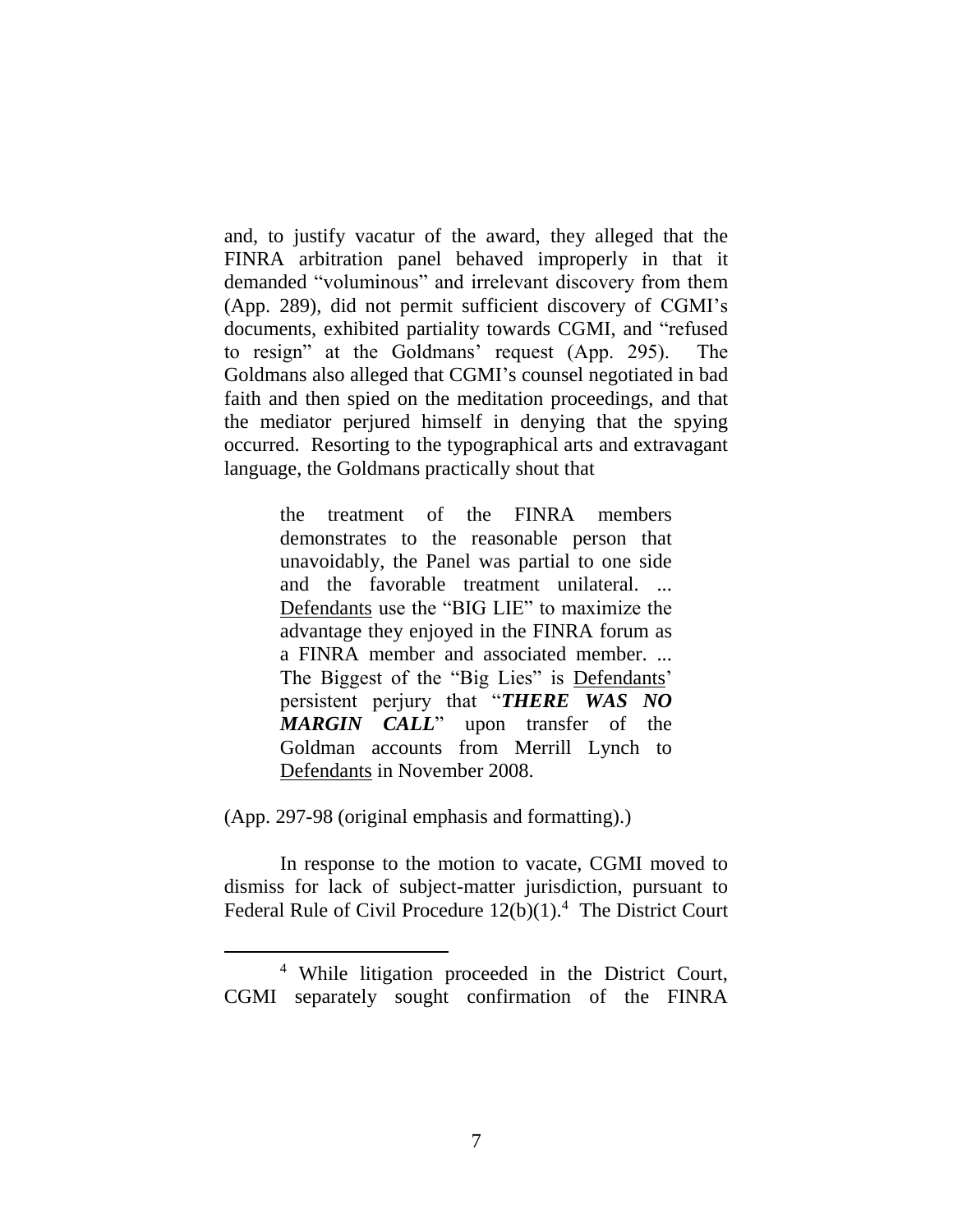granted that motion. Its opinion began by observing that the FAA does not itself create federal subject-matter jurisdiction and that the parties in this case are not diverse, so that federal question jurisdiction, independent of the FAA, would be required for the District Court to consider a motion to vacate an arbitration award. The Court then rejected the three bases for federal question jurisdiction that the Goldmans press before us. It also denied their motion for leave to file an amended motion to vacate because, in seeking leave to amend, they simply sought to "assert the same claims they unsuccessfully brought in their arbitration before FINRA." 5 (App. 3 n.1.)

arbitration award in the Superior Court of Essex County, New Jersey. After the District Court dismissed the Goldmans' case for lack of jurisdiction, the New Jersey Superior Court granted the motion to confirm the arbitration award pursuant to N.J. Stat. Ann. § 2A:24-7, which provides that "confirmation shall be granted unless the award is vacated, modified or corrected." The Goldmans have appealed that order, and the appeal is pending in the New Jersey courts. Of note, "[t]he grounds for vacating an arbitration award under [New Jersey law] are identical to those set forth ... for vacating an arbitration award under the Federal Arbitration Act." *In re City of Camden*, 58 A.3d 1186, 1204 (N.J. Super. Ct. App. Div. 2013).

5 In cursory fashion, the Goldmans ask us to reverse the District Court's order denying them leave to file an amended motion to vacate. They make no specific argument, however, for why the District Court abused its discretion in denying them leave to amend. *See Great W. Mining & Mineral Co. v. Fox Rothschild LLP*, 615 F.3d 159, 163 (3d Cir. 2010) ("We review a district court decision refusing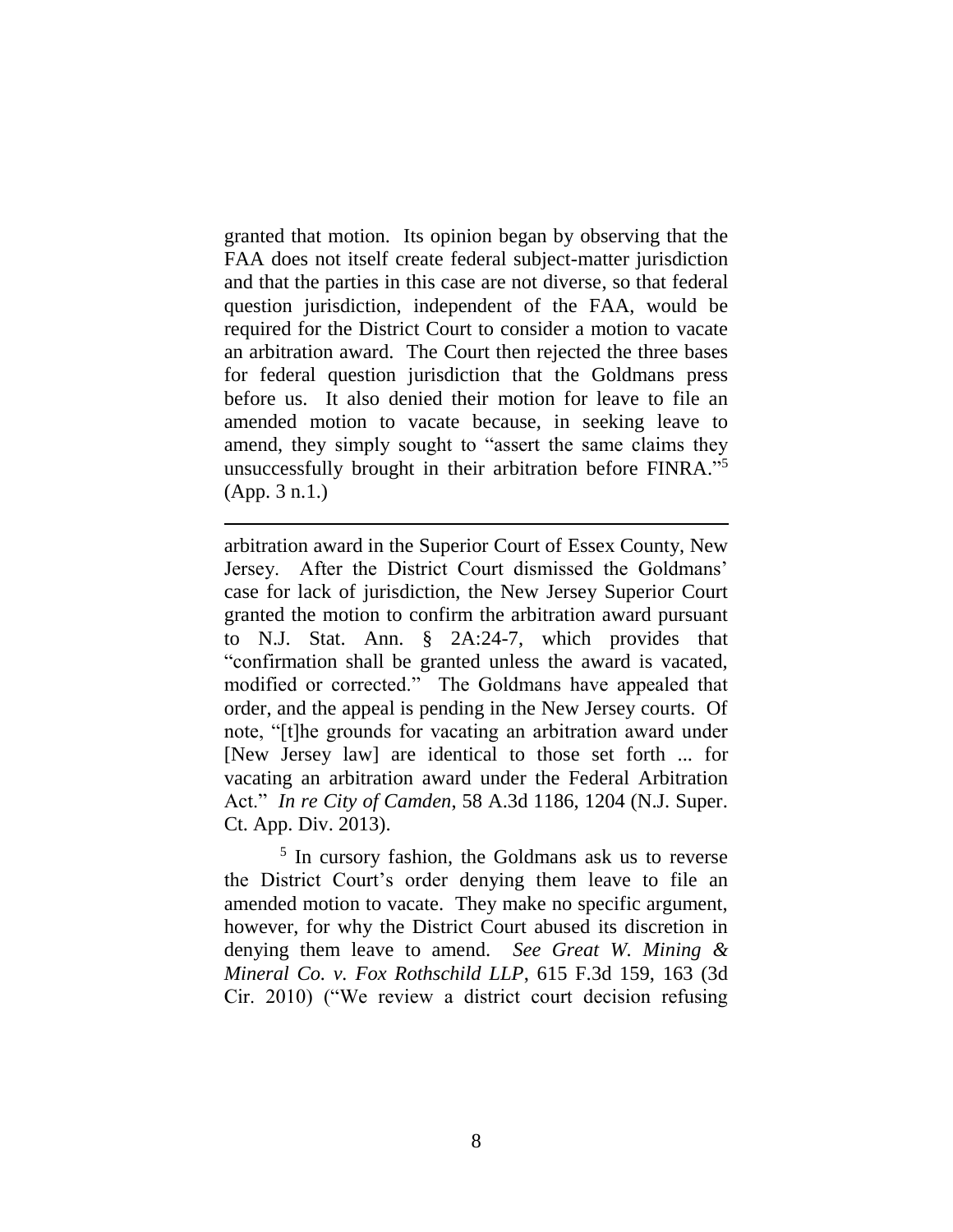The Goldmans timely appealed.

#### **II. Jurisdiction and Standard of Review**

Whether the District Court had jurisdiction is precisely the issue on appeal. We have appellate jurisdiction pursuant to 28 U.S.C. § 1291. We exercise plenary review over a district court's dismissal of an action for lack of subject matter jurisdiction. *Nichole Med. Equip. & Supply, Inc. v. TriCenturion, Inc.*, 694 F.3d 340, 347 (3d Cir. 2012). Because CGMI's attack on jurisdiction is facial, we consider only the allegations in the motion to vacate and the documents referenced in that motion and attached thereto, "in the light most favorable to the plaintiff." *Id*. (internal quotation marks omitted).

### **III. Discussion**

 $\overline{a}$ 

The Goldmans argue that the District Court had jurisdiction under  $28$  U.S.C.  $\frac{8}{9}$  1331,<sup>6</sup> which provides

leave to amend ... for abuse of discretion."). Because "arguments raised in passing ..., but not squarely argued, are considered waived," *John Wyeth & Bro. Ltd. v. CIGNA Int'l Corp.*, 119 F.3d 1070, 1076 n.6 (3d Cir. 1997), any argument about leave to amend "need not be addressed" by us, *Kost v. Kozakiewicz*, 1 F.3d 176, 182 (3d Cir. 1993).

<sup>6</sup> In their reply brief, the Goldmans also belatedly assert that the kind of claim they are bringing is "exclusive to federal courts under 15 U.S.C. § 78aa(a)." (Reply Br. at 6.) That provision provides exclusive jurisdiction to federal district courts for "all suits in equity and actions at law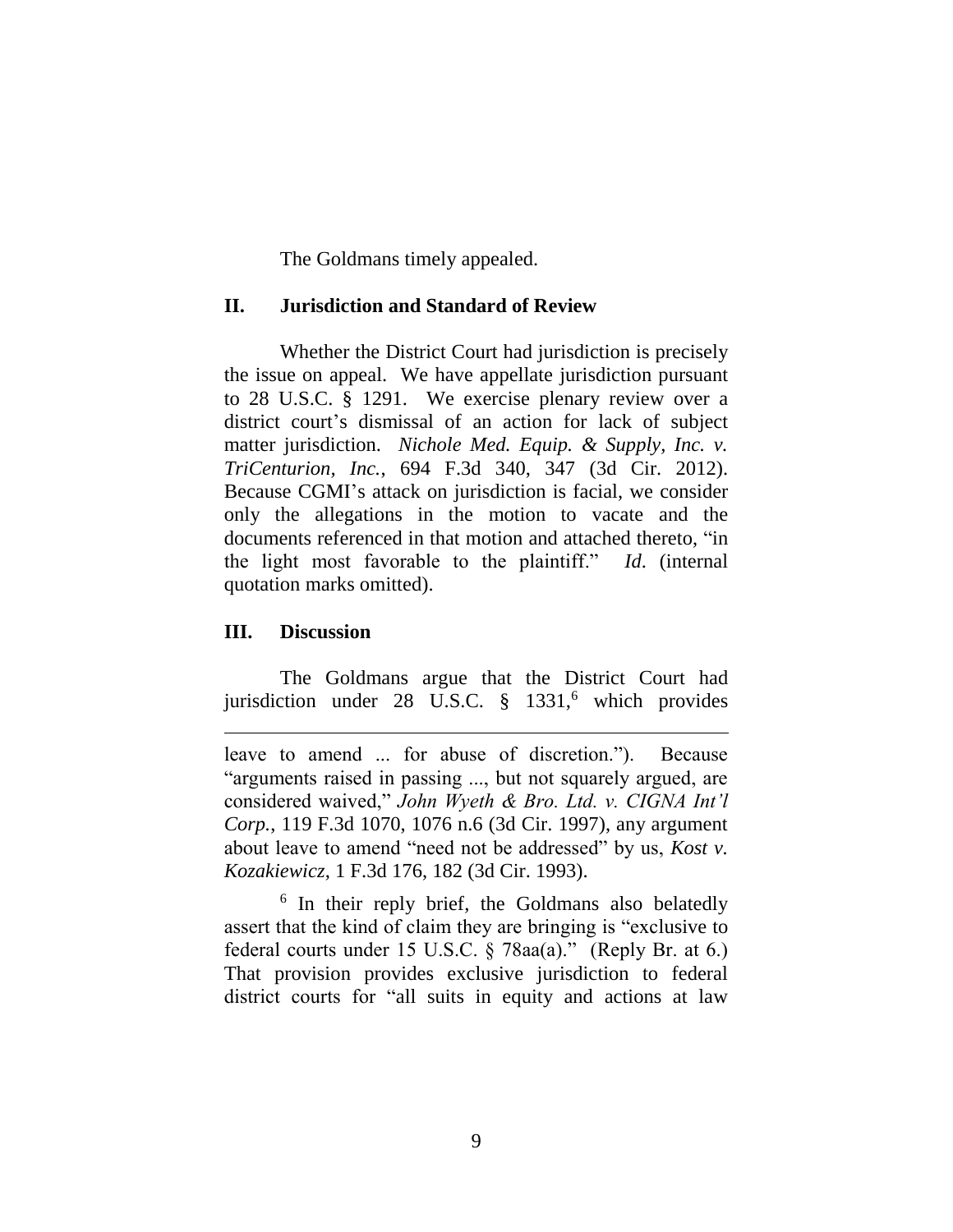jurisdiction for "civil actions arising under" federal law.<sup>7</sup> Such "federal question" jurisdiction may arise in two ways. "Most directly, a case arises under federal law when federal law creates the cause of action asserted." *Gunn v. Minton*, 133 S. Ct. 1059, 1064 (2013) (citing *American Well Works Co. v. Layne & Bowler Co.*, 241 U.S. 257, 260 (1916)). However, even if the cause of action is based on state law, there is a "special and small category of cases in which arising under jurisdiction still lies." *Id.* (internal quotation marks omitted). In those special cases, which depend for jurisdiction on the analysis set forth in the Supreme Court's opinion in *Grable & Sons Metal Products, Inc. v. Darue Engineering & Manufacturing*, 545 U.S. 308, 314 (2005), "federal jurisdiction over a state law claim will lie if a federal issue is: (1) necessarily raised, (2) actually disputed, (3) substantial, and (4) capable of resolution in federal court without disrupting the federal-state balance approved by Congress." *Gunn*, 133 S. Ct. at 1065 (summarizing the

brought to enforce any liability or duty created by [the '34 Act] or the rules and regulations thereunder." 15 U.S.C. § 78aa(a). The Supreme Court, however, recently confirmed our Circuit's holding that 15 U.S.C. § 78aa(a) should be "read ... as conferring exclusive federal jurisdiction of the same suits as 'aris[e] under' the ['34 Act] pursuant to the general federal question statute." *Merrill Lynch, Pierce, Fenner & Smith Inc. v. Manning*, No. 14-1132, 2016 WL 2842450, at \*5 (U.S. May 16, 2016). We therefore apply the "arising under" analysis for 28 U.S.C. § 1331 to this case.

<sup>7</sup> Both sides agree that diversity jurisdiction does not apply in this case, as the Goldmans and Guariglia are all citizens of New Jersey.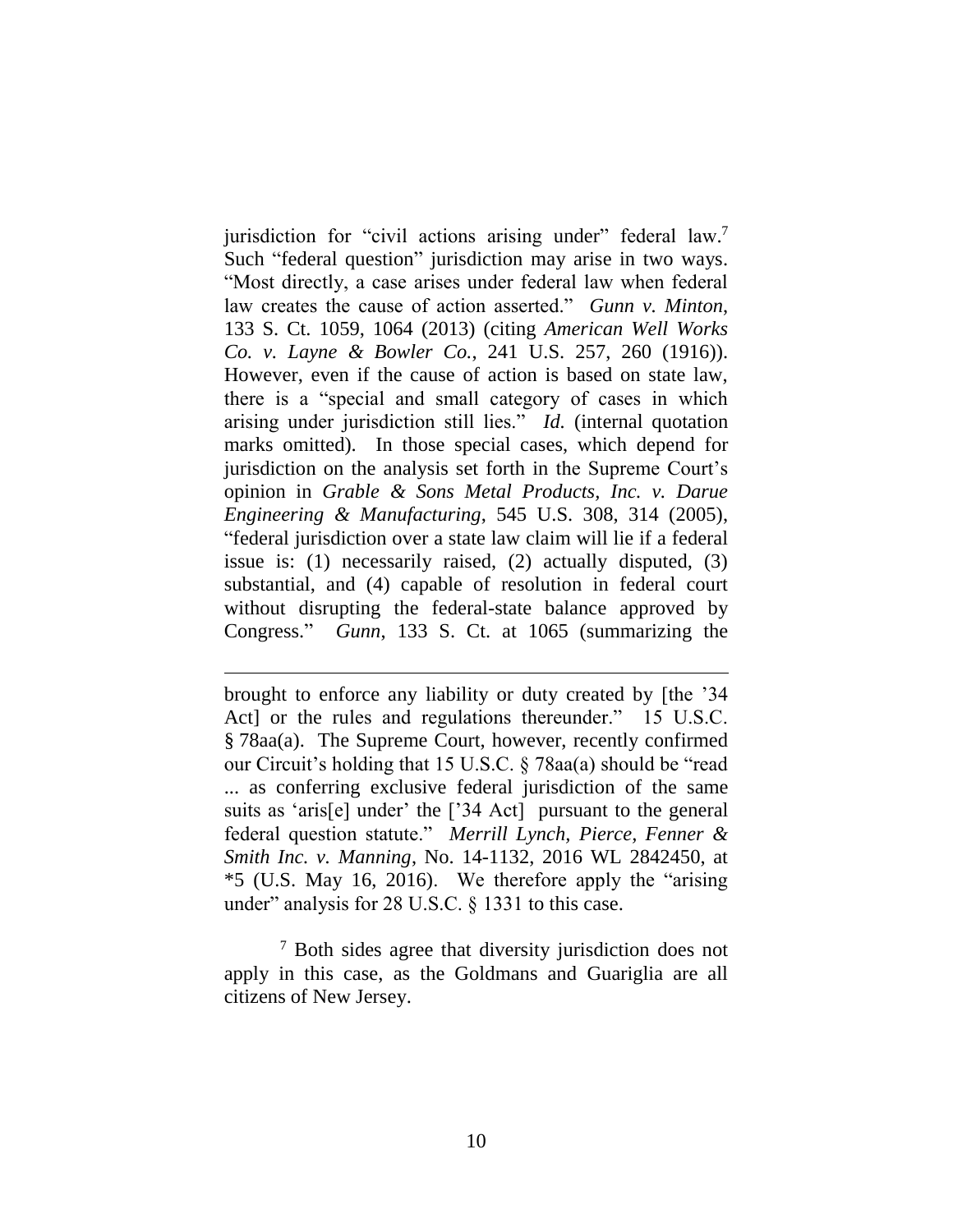jurisdictional test set forth in *Grable*). For both forms of federal question jurisdiction – the ordinary variety and the rarer *Grable* type – the party asserting jurisdiction must satisfy the "well-pleaded complaint rule," which mandates that the grounds for jurisdiction be clear on the face of the pleading that initiates the case. *Franchise Tax Bd. of State of Cal. v. Constr. Laborers Vacation Tr. for S. Cal.*, 463 U.S. 1, 9-11 (1983). In short, "a well-pleaded complaint establishes either that federal law creates the cause of action or that the plaintiff's right to relief necessarily depends on resolution of a substantial question of federal law." *Id.* at 27-28.

The FAA does not itself provide a federal cause of action for vacatur of an arbitration award. Instead, as the Supreme Court has explained,

> [t]he Arbitration Act is something of an anomaly in the field of federal-court jurisdiction. It creates a body of federal substantive law establishing and regulating the duty to honor an agreement to arbitrate, yet it does not create any independent federalquestion jurisdiction under 28 U.S.C. § 1331 or otherwise. ... [H]ence, there must be diversity of citizenship or some other independent basis for federal jurisdiction before [an] order can issue. ... [A]lthough enforcement of the Act is left in large part to the state courts, it nevertheless represents federal policy to be vindicated by the federal courts where otherwise appropriate.

*Moses H. Cone Mem'l Hosp. v. Mercury Constr. Corp.*, 460 U.S. 1, 25 n.32 (1983) (internal citations omitted); *see also*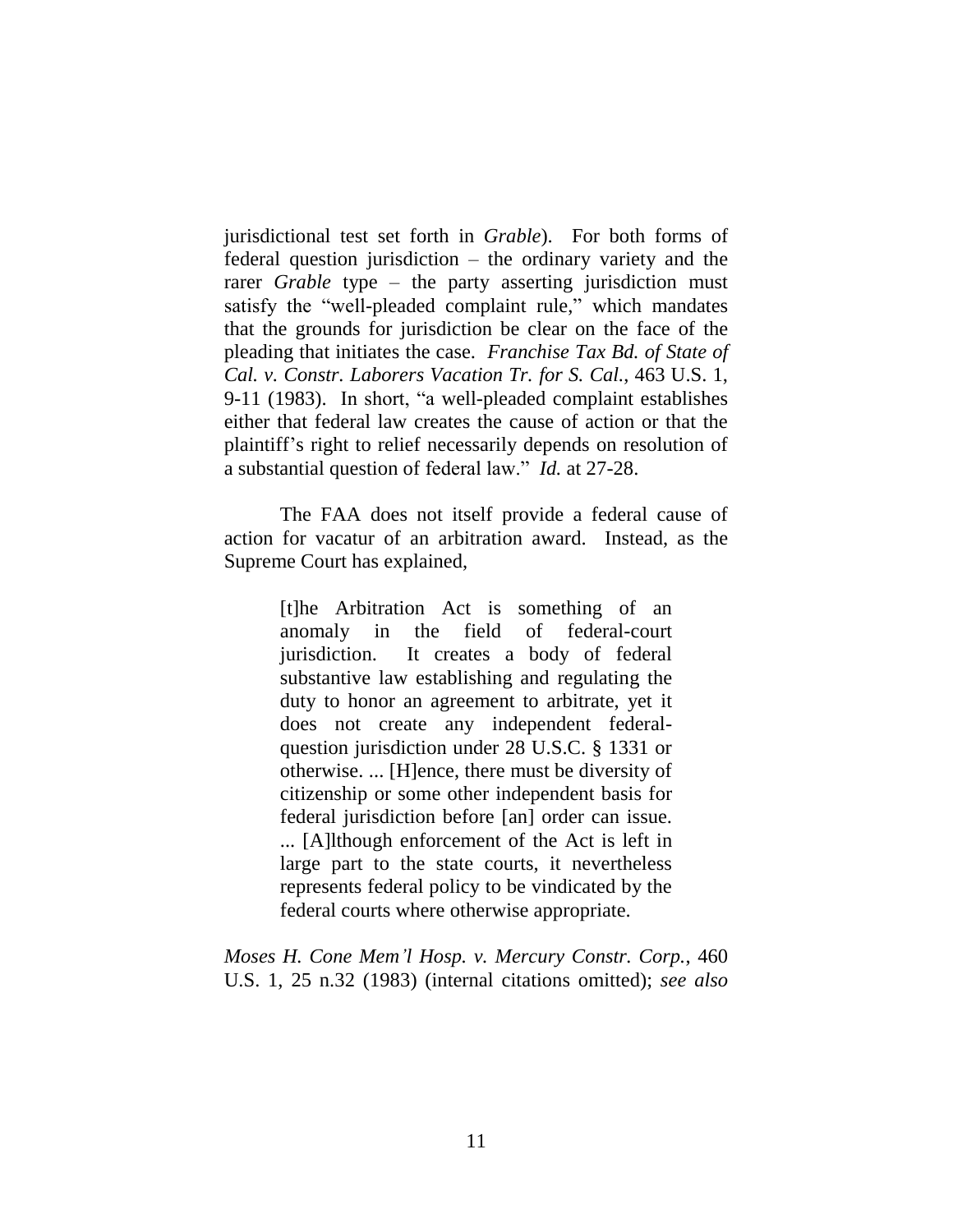*V.I. Hous. Auth. v. Coastal Gen. Constr. Servs. Corp.*, 27 F.3d 911, 915 (3d Cir. 1994) ("[T]he Arbitration Act does not supply federal jurisdiction where it does not otherwise exist.").<sup>8</sup> Therefore, the FAA does not provide a federal cause of action to ground subject-matter jurisdiction for the Goldmans' motion to vacate.

We must look, then, to the Goldmans' allegations to see whether they somehow raise a basis for jurisdiction, other than by the incorrect assertion that  $\S$  10 independently provided the District Court "jurisdiction to hear and decide" the motion to vacate. (App. 287.) Because the Goldmans' "'refiled' motion to vacate" is the filing that brought the dispute to the District Court after the Court had dismissed their requests to stay the arbitration proceedings, the allegations of that motion are the ones to which we apply the well-pleaded complaint rule. (App. 284.) Though that motion meanders, it does make something apparent: the Goldmans point to no federal law as the reason there should be a vacatur. Instead, they reference Pennsylvania state law governing vacatur of arbitration awards and then proceed to discuss the indignities they allegedly suffered during the arbitration proceedings. Lengthy though the motion to vacate is, it is entirely about the arbitration process. The Goldmans complain of a "bitter prehearing arbitration discovery process" (App. 289), "evident partiality of the [arbitration]

<sup>8</sup> The Goldmans argue that the "plain language" of § 10 of the FAA creates a federal cause of action and that we should read it to do so to give it "the dignity of plain meaning." (Opening Br. at 24.) They acknowledge, however, that their interpretation is contrary to our precedent, so we do not consider that argument further.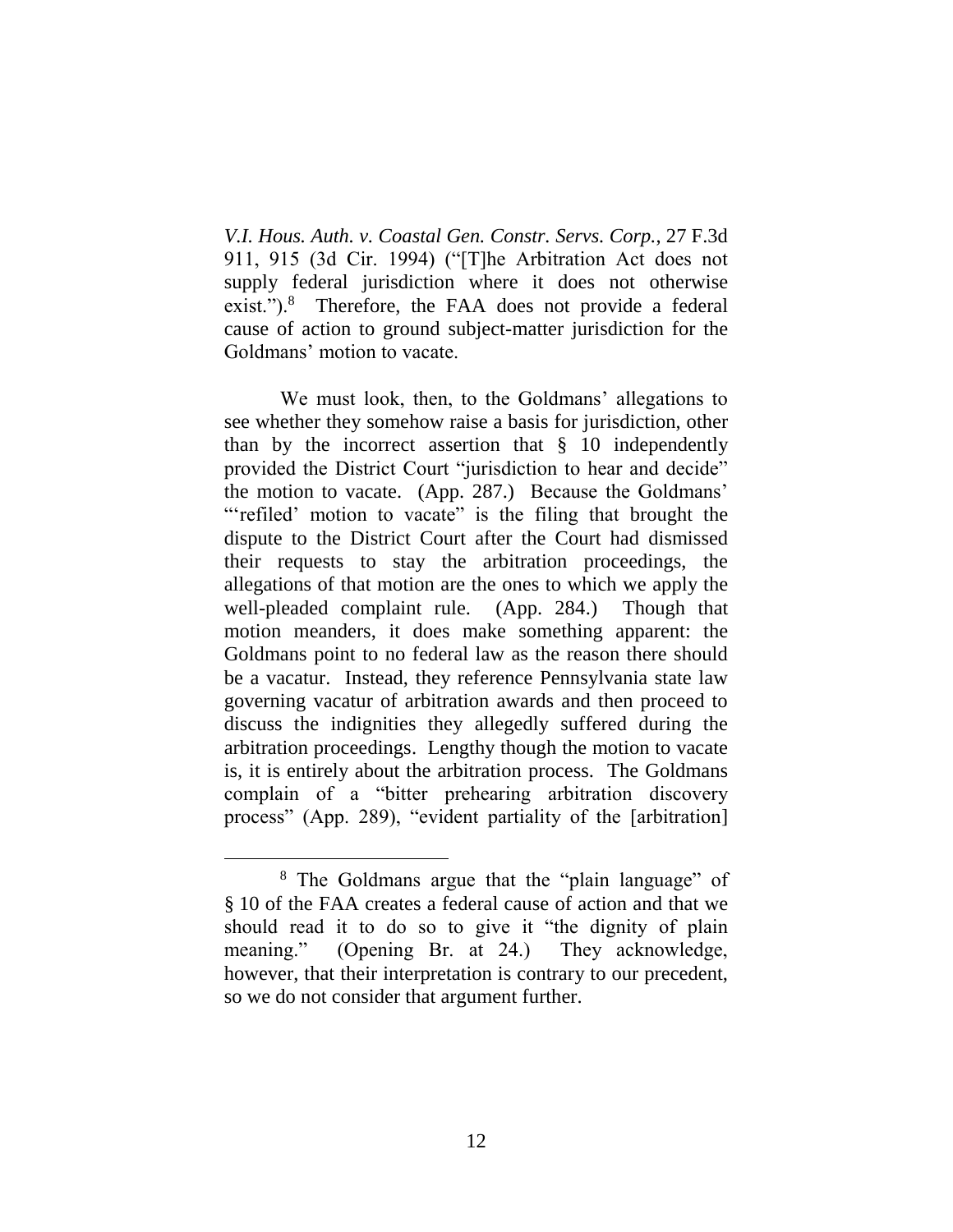Panel" (App. 290), "paltry" discovery production from CGMI (App. 291), CGMI being "allowed to spy" on confidential mediation negotiations (App. 292), the mediator's alleged perjury, the arbitration panel's "manifest[] disregard[] [of] the existence of a margin call" (App. 298), "falsification of records" (App. 299), and "contemptuous treatment by the Panel Chair of the Goldmans" (App. 301). All of those grievances are variations on the theme that the contract to arbitrate was undermined by "blatant misconduct by" CGMI, despite CGMI's obligation "to arbitrate properly under the FINRA A[rbitration] Submission Agreement," and that CGMI's misconduct was "insidiously tolerated by a panel sworn to be impartial." (App. 300 (emphasis omitted).) The essence of the motion to vacate is therefore a breach of contract complaint, alleging that CGMI, with the aid of the FINRA panel, engaged in procedural chicanery and failed to honor the agreement to arbitrate. That basic contract claim arises under state, not federal, law.

Lacking a federal cause of action to support jurisdiction, the Goldmans must rely on *Grable* to establish that their "state-law claim necessarily raise[s] a ... federal issue, actually disputed and substantial, which a federal forum may entertain without disturbing any congressionally approved balance of federal and state judicial responsibilities." 545 U.S. at 314. They present three theories for why their motion to vacate does so. First, they say that federal courts may "look through" a motion to vacate to the subject matter of the underlying arbitration, and that, because the underlying arbitration in this case involved federal securities law claims, the District Court had jurisdiction. Second, they contend that, because they alleged that the FINRA panel manifestly disregarded federal law,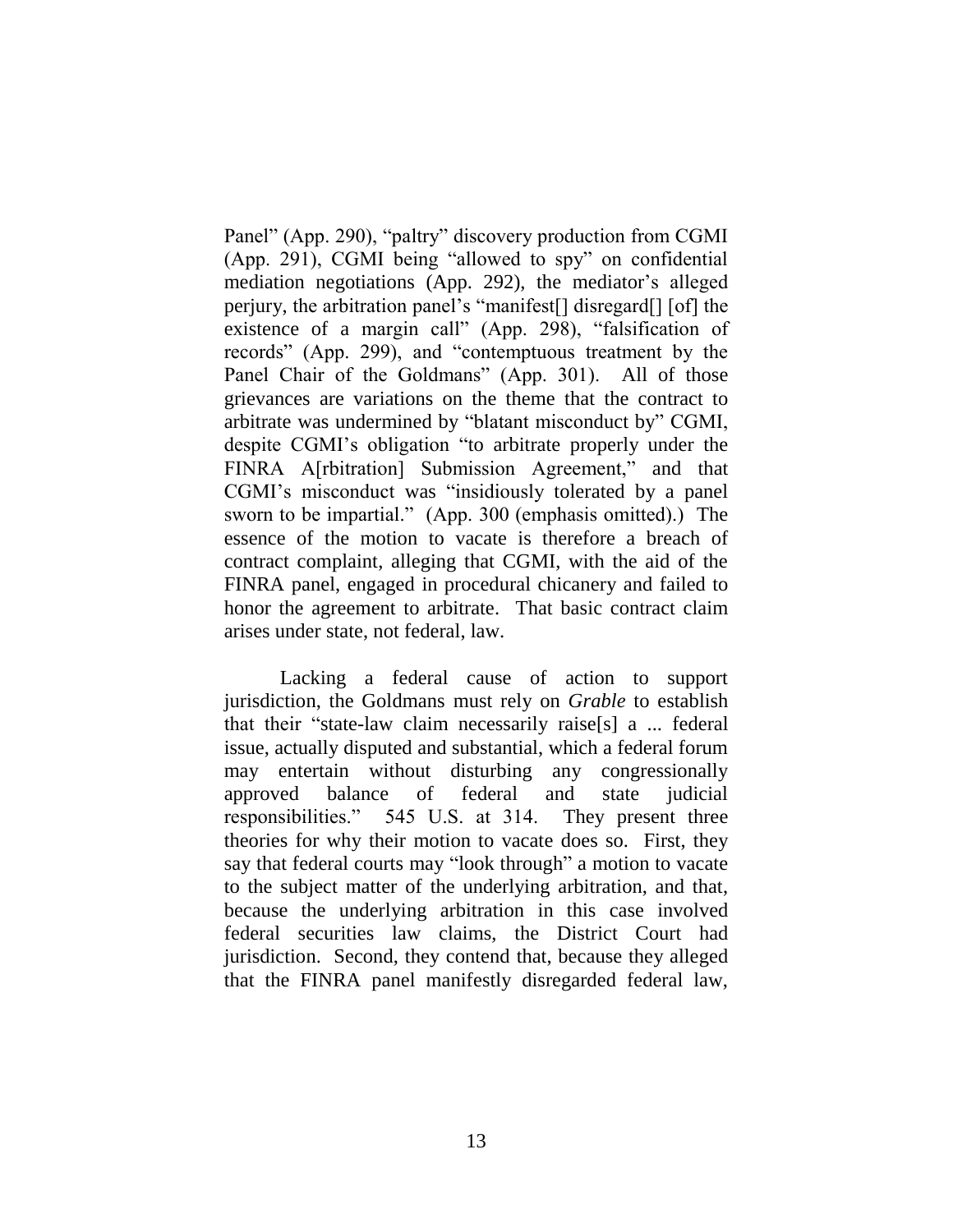they have raised a federal question. Finally, they say that the FINRA procedures at issue here are so integrally related to federal law that disputes over those procedures raise federal questions. We consider each jurisdictional theory in turn, ultimately agreeing with the District Court that none satisfies the stringent *Grable* test for federal question jurisdiction in the absence of a federal cause of action.

## **A. Look-Through**

### **1.** *Athena Venture***'s Jurisdictional Statement**

To support their argument that a district court should "look through" a motion to vacate and examine the subject matter of the underlying arbitration, the Goldmans principally rely upon an opinion that our Court issued after the District Court dismissed the motion to vacate. That opinion, from a case called *Goldman, Sachs & Co. v. Athena Venture Partners, L.P.*, included a footnote indicating that a district court has subject-matter jurisdiction over a § 10 motion to vacate "pursuant to 28 U.S.C. § 1331 and 15 U.S.C. § 78aa(a) because the underlying arbitration included federal securities law claims." 803 F.3d 144, 147 n.5 (3d Cir. 2015).

Were that statement of law binding on us, the Goldmans would be correct that the District Court had jurisdiction over their motion to vacate. But we are not bound to follow *Athena Venture*, for two independently sufficient reasons.

First, a summary and unexplained jurisdictional ruling like the one in that case has no precedential effect. Using a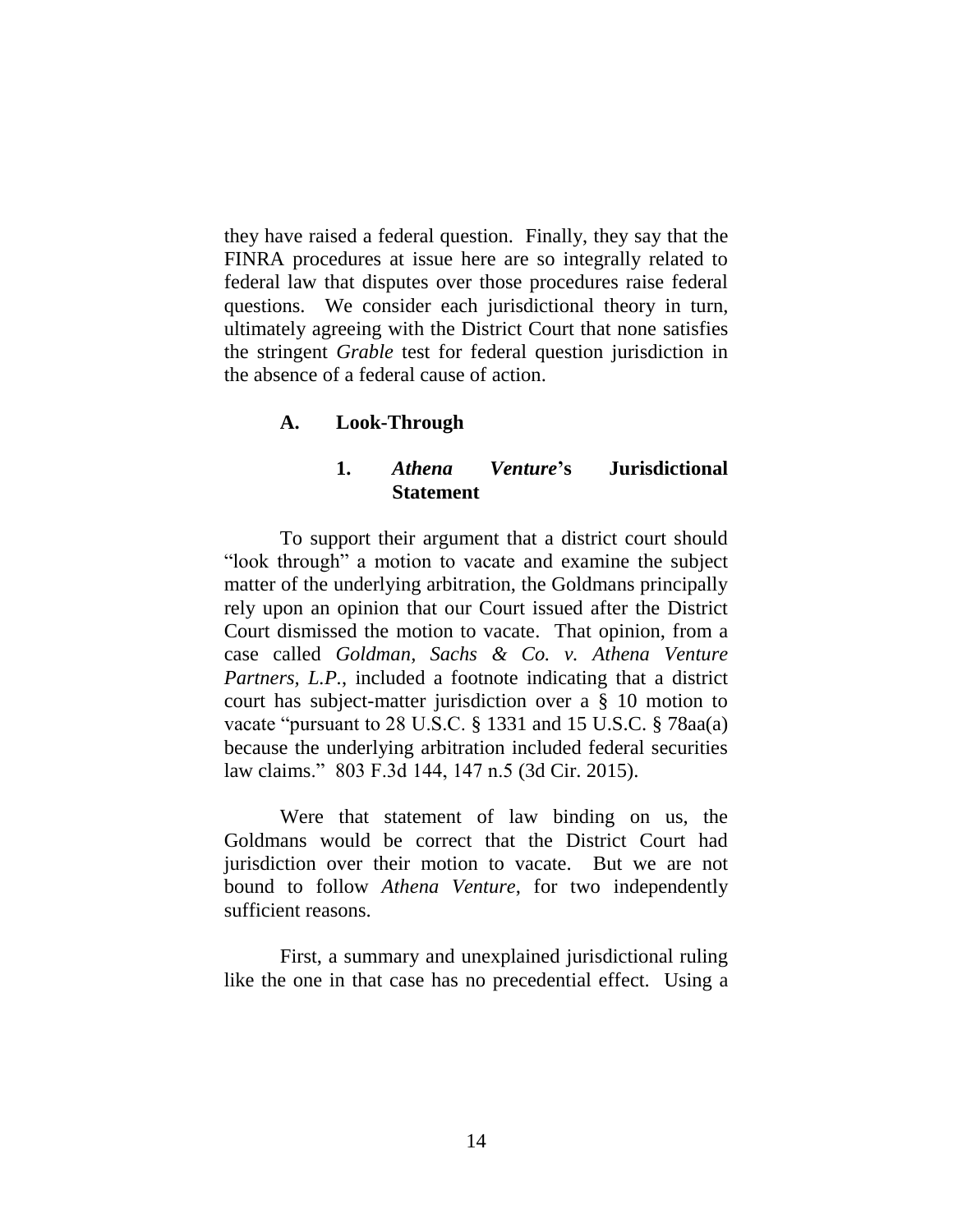colloquialism, we have previously observed that "[a] drive-by jurisdictional ruling, in which jurisdiction has been assumed by the parties, and assumed without discussion by the court, does not create binding precedent." *United States v. Stoerr*, 695 F.3d 271, 277 n.5 (3d Cir. 2012) (internal quotation and editorial marks omitted). "We therefore are not bound by the bald jurisdictional statement" in a prior opinion of our Court. *Id.* That understanding comports with similar instruction from the Supreme Court, reaching back to Chief Justice Marshall, who held that there is nothing binding in "a prior exercise of jurisdiction in a case where it was not questioned and it was passed sub silentio." *United States v. L.A. Tucker Truck Lines, Inc.*, 344 U.S. 33, 38 (1952); *see also Steel Co. v. Citizens for a Better Env't*, 523 U.S. 83, 91 (1998) ("We have often said that drive-by jurisdictional rulings ... have no precedential effect.").

The *Athena Venture* footnote represents just such an unexamined exercise of jurisdiction and so is without precedential effect. Jurisdiction was not disputed, and the case instead revolved entirely around a merits question of whether constructive knowledge of an arbitrator's misrepresentation could trigger forfeiture of a misconduct claim in a subsequent motion to vacate. *See Athena Venture*, 803 F.3d at 147-48. The jurisdictional footnote was merely a recapitulation of the jurisdictional statement from the appellants' brief, which was itself unaddressed by the appellees. *Compare id.* at 147 n.5 *with* Brief of Appellants at 1, *Goldman, Sachs & Co. v. Athena Venture Partners, L.P.*, 803 F.3d 144 (3d Cir. 2015) (No. 13-3461), 2014 WL 1315263. Had the adversarial process properly put jurisdiction in issue, we doubt that the jurisdictional ruling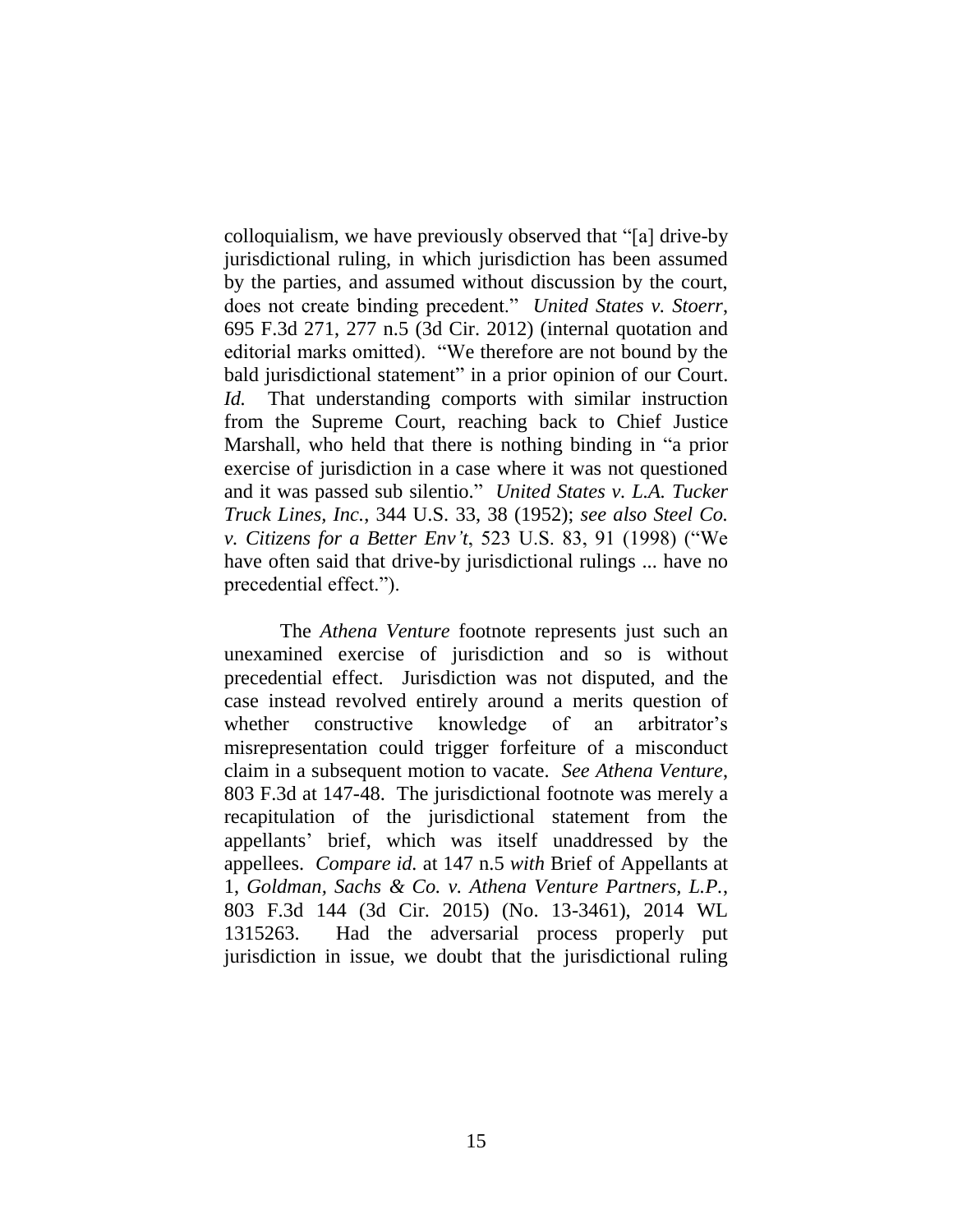would have been the same. Indeed, it could not have been,<sup>9</sup> which is the second reason that *Athena Venture* does not bind us on the question of jurisdiction: it is contrary to our own prior precedent.

"In the unique circumstance when our panel decisions conflict and our Court has not spoken en banc, ... the earlier decision is generally the controlling authority." *United States v. Tann*, 577 F.3d 533, 541 (3d Cir. 2009). Long before *Athena Venture*, in a case called *Virgin Islands Housing Authority v. Coastal General Construction Services Corp.*, we applied the well-pleaded complaint rule to a § 10 motion to vacate and refused to look through to the claims in the underlying arbitration, so that jurisdiction would not lie where the allegations "did not include any reference to a federal statute other than the Arbitration Act." 27 F.3d at 915. "[N]ot only must federal jurisdiction exist aside from the Arbitration Act, but the independent basis must appear on the face of the complaint." *Id.* We found jurisdiction lacking where the pleadings did not "contain allegations sufficient under the well-pleaded complaint rule to support a finding of a substantial federal question." *Id.* Therefore, even if the *Athena Venture* jurisdictional statement were anything more than our Court's unexplained acceptance of the parties' representations about jurisdiction, it would nonetheless be trumped by the prior holding in *Coastal General*.

 $\overline{a}$ 

<sup>9</sup> That is not to say that the Court could not have determined there was jurisdiction on some other theory, only that it could not have relied on the look-through theory.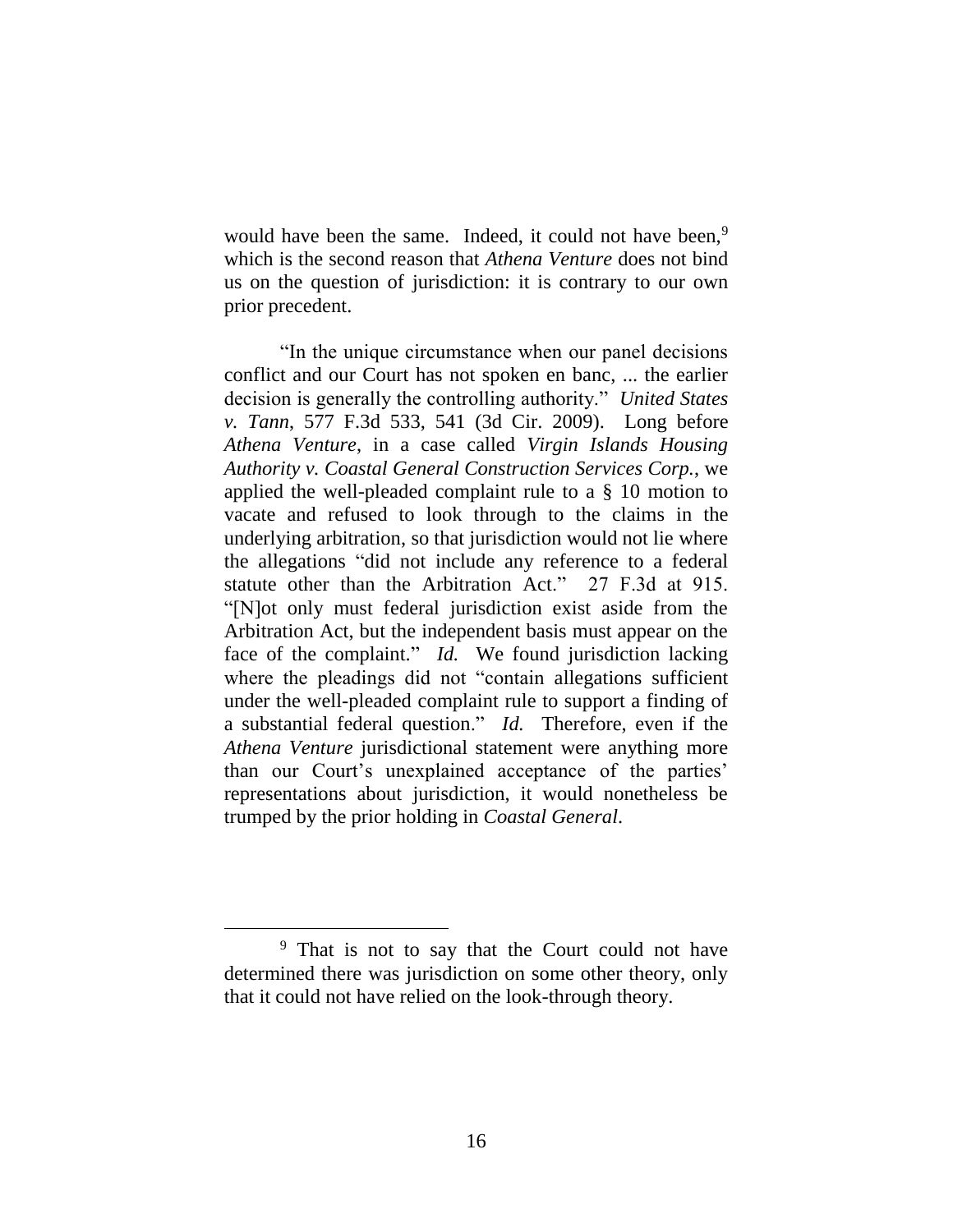# **2.** *Vaden* **and the Difference Between § 4 and § 10 of the FAA**

To overcome the precedential force of *Coastal General*, the Goldmans need to point to some intervening change in the law. The closest they come is their invocation of the Supreme Court's opinion in *Vaden v. Discover Bank*, 556 U.S. 49, 62 (2009), which held that "[a] federal court may 'look through' a § 4 petition [to compel arbitration] to determine whether it is predicated on an action that 'arises under' federal law." The Goldmans argue that we should apply that same look-through treatment to § 10 motions to vacate arbitration awards. While there may be some superficial appeal to treating a § 10 motion to vacate an arbitration award in the same manner as a § 4 motion to compel arbitration, a close reading of *Vaden* and the relevant provisions of the FAA undercuts the Goldmans' argument.

To begin with, the *Vaden* opinion made clear that it was doing nothing to disturb the well-pleaded complaint rule or the general proposition that the FAA provides no federal cause of action. Specifically, the Court reaffirmed that federal question jurisdiction under 28 U.S.C. § 1331 works the same for FAA suits as for any others, so that, "[u]nder the longstanding well-pleaded complaint rule, ... a suit 'arises under' federal law 'only when the plaintiff's statement of his own cause of action shows that it is based upon [federal law].'" *Id.* at 60 (quoting *Louisville & Nashville R. Co. v. Mottley*, 211 U.S. 149, 152 (1908)). The Court also said,

> [t]he body of federal substantive law generated by [the FAA] is equally binding on state and federal courts. ... [The FAA] bestows no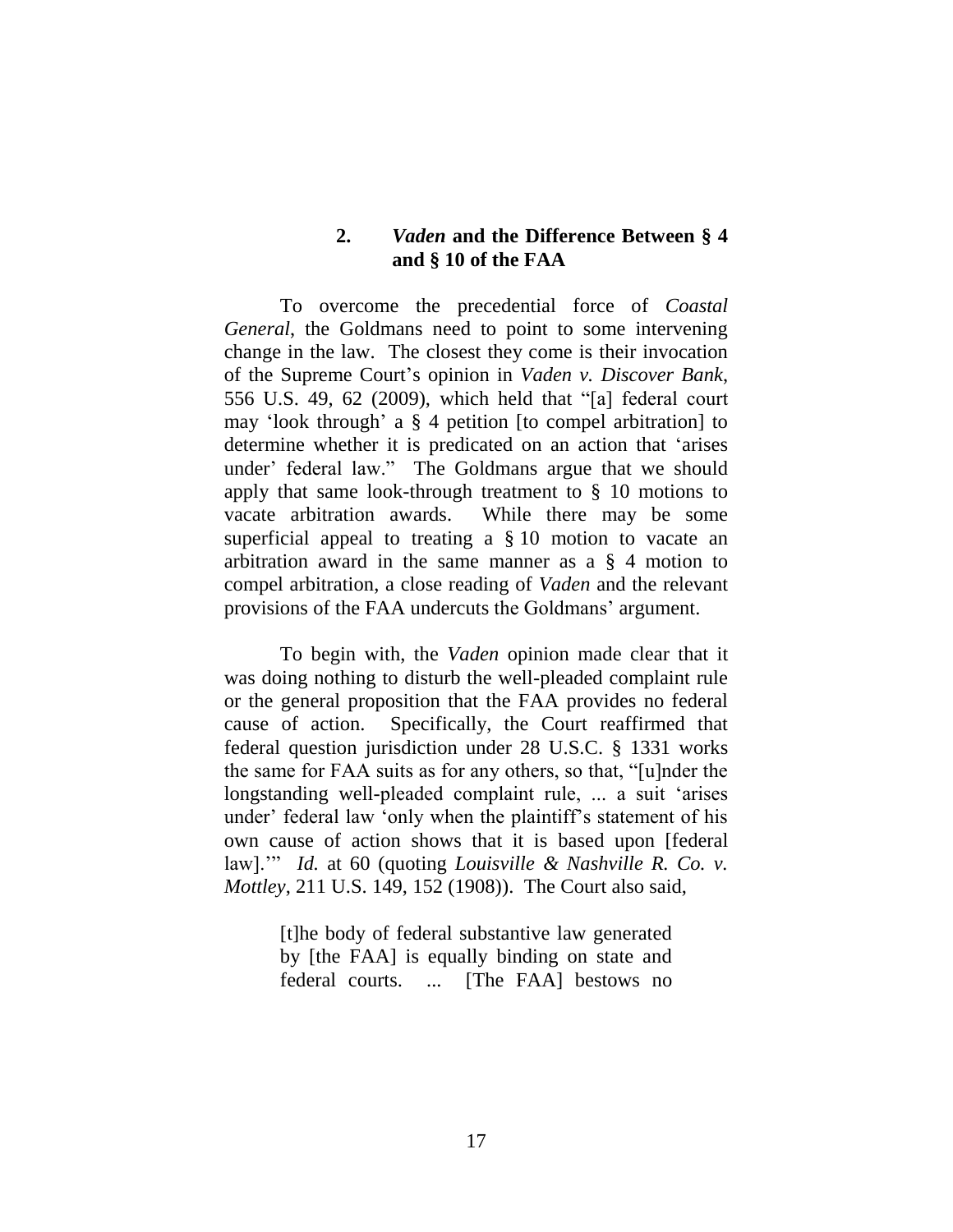federal jurisdiction but rather requires for access to a federal forum an independent jurisdictional basis over the parties' dispute. Given the substantive supremacy of the FAA, but the Act's nonjurisdictional cast, state courts have a prominent role to play as enforcers of agreements to arbitrate.

*Id*. at 59 (internal quotation marks, editorial marks, and citations omitted).

In explaining why the well-pleaded complaint rule was relaxed for § 4 petitions to allow look-through to the underlying dispute's subject-matter, the Court focused on the unique language of that portion of the statute, saying, "[t]he text of § 4 drives our conclusion that a federal court should determine its jurisdiction by 'looking through' a § 4 petition to the parties' underlying substantive controversy." *Id.* at 62. According to that text:

> A party aggrieved by the alleged failure, neglect, or refusal of another to arbitrate under a written agreement for arbitration may petition any United States district court which, *save for such agreement*, would have jurisdiction under Title 28, in a civil action or in admiralty *of the subject matter of a suit arising out of the controversy between the parties*, for an order directing that such arbitration proceed in the manner provided for in such agreement.

9 U.S.C. § 4 (emphasis added). The Supreme Court concluded that "[t]he phrase 'save for [the arbitration]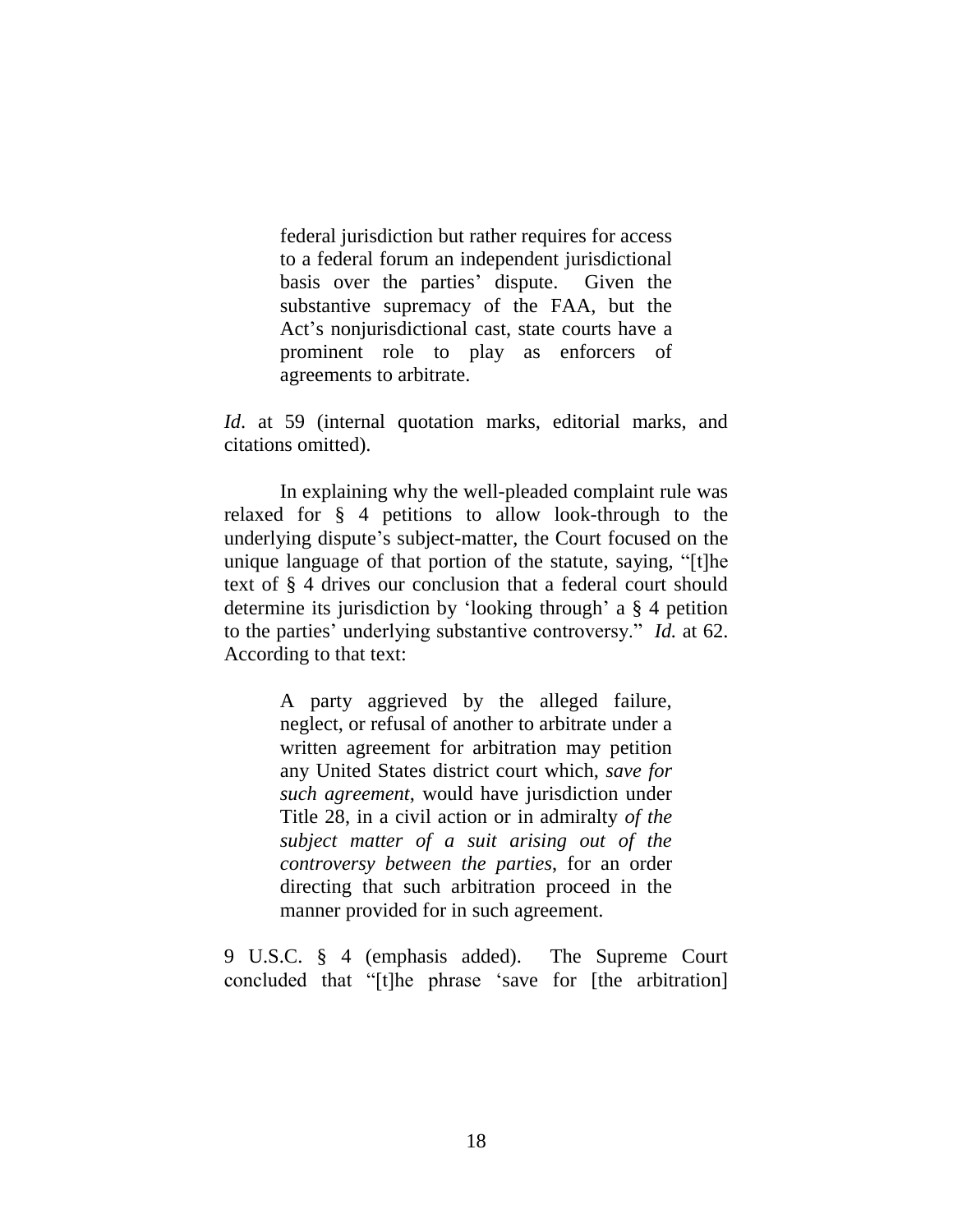agreement' indicates that the district court should assume the absence of the arbitration agreement and determine whether it 'would have jurisdiction under title 28' without it." *Vaden*, 556 U.S. at 62.

In addition to giving effect to the words of that provision, the Court reasoned that failing to look through a § 4 petition to the underlying dispute would have "curious practical consequences":

> It would permit a federal court to entertain a § 4 petition only when a federal-question suit is already before the court, when the parties satisfy the requirements for diversity-ofcitizenship jurisdiction, or when the dispute over arbitrability involves a maritime contract. [Failing to look through] would not accommodate a § 4 petitioner who *could* file a federal-question suit in (or remove such a suit to) federal court, but who has not done so. In contrast, when the parties' underlying dispute arises under federal law, the "look through" approach permits a § 4 petitioner to ask a federal court to compel arbitration without first taking the formal step of initiating or removing a federal-question suit – that is, without seeking federal adjudication of the very questions it wants to arbitrate rather than litigate.

*Id.* at 65.

Neither the textual nor practical considerations noted by the Court in *Vaden* apply in a case relying on § 10 of the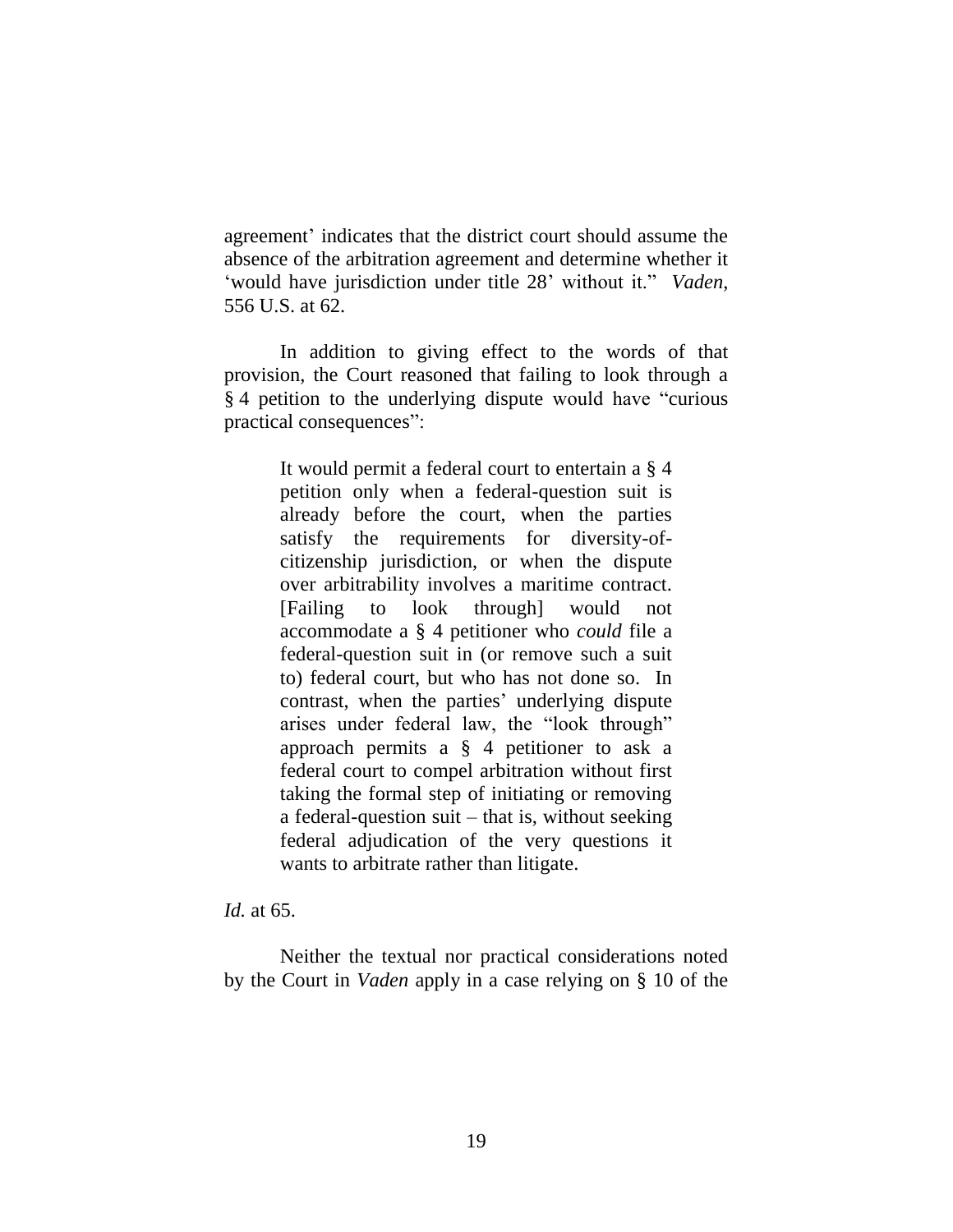FAA. Section 10 lacks the critical "save for such agreement" language that was central to the Supreme Court's *Vaden*  opinion. It provides that "the United States court in and for the district wherein the award was made may make an order vacating the award upon the application of any party to the arbitration ... ." 9 U.S.C. § 10. There is no reference to the subject matter of the underlying dispute.Thus, while § 4 calls for a court to consider whether it would have jurisdiction over the "subject matter of a suit arising out of the controversy between the parties," § 10 makes no such demand.

We therefore join other courts in holding that § 4 of the FAA should be read differently than § 10 for jurisdictional purposes. Before *Vaden*, the United States Court of Appeals for the D.C. Circuit had noted that, even if § 4 provides look-through federal question jurisdiction, "the same words are not in § 10." *Kasap v. Folger Nolan Fleming & Douglas, Inc.*, 166 F.3d 1243, 1247 (D.C. Cir. 1999). Earlier still, the United States Court of Appeals for the Seventh Circuit ruled that there was "no reason to artificially import the language" of  $\S$  4 "into  $\S$  10, since we do not believe it is necessarily anomalous for Congress to have intended that federal courts take jurisdiction for purposes of a motion to compel where the underlying dispute is federal, but not take jurisdiction on a parallel motion to vacate." *Minor v. Prudential Sec., Inc.*, 94 F.3d 1103, 1107 (7th Cir. 1996). Explaining why Congress may have treated petitions to compel arbitration and motions to vacate differently, the Seventh Circuit opined that:

> The central federal interest was enforcement of agreements to arbitrate, not review of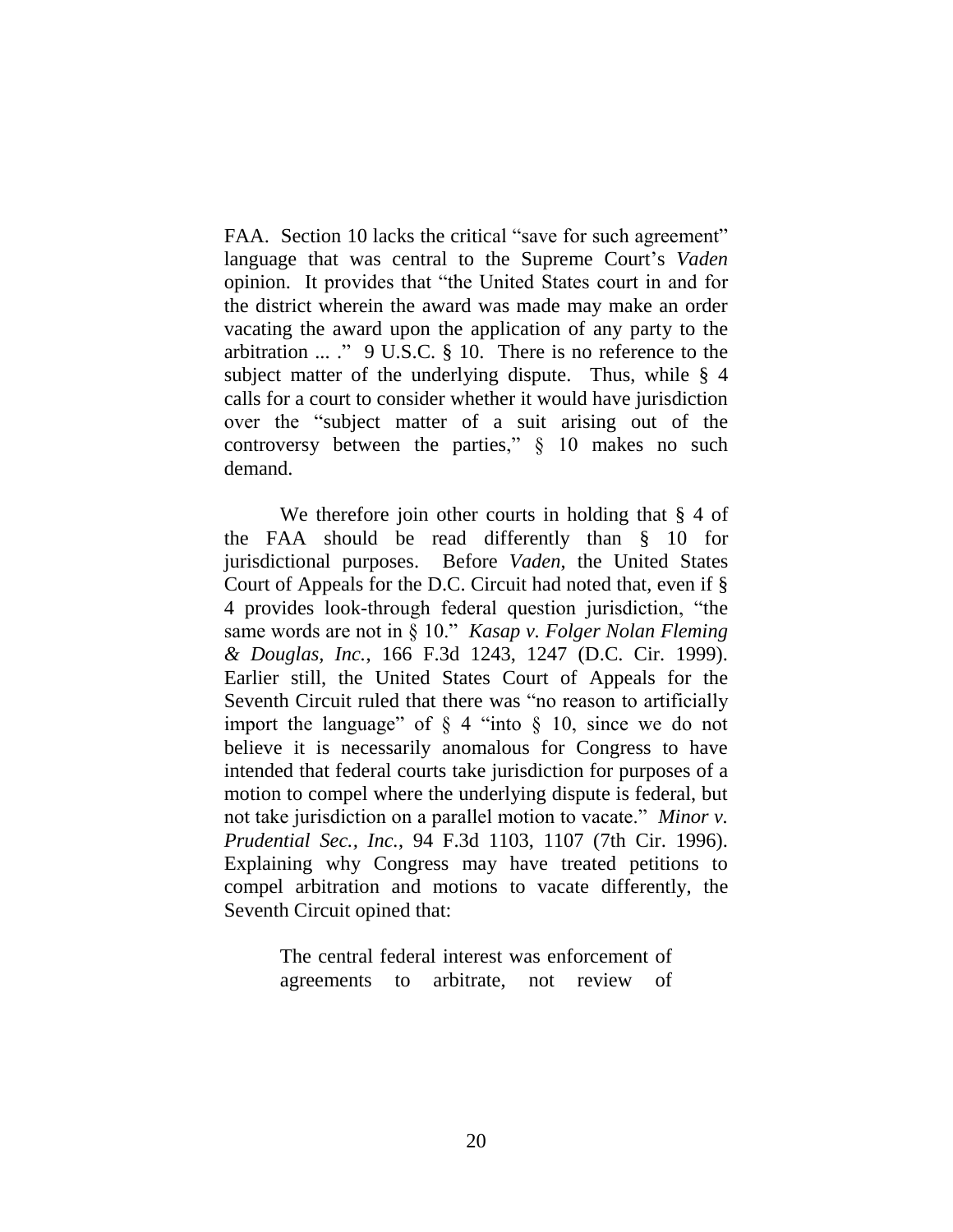arbitration decisions. Thus it would be reasonable for Congress to give federal courts the responsibility of ensuring arbitration agreements are upheld in cases where the courts would otherwise have jurisdiction. However, once the arbitration agreement is enforced, there exists no compelling need for the federal courts to be involved, unless a federal question is actually at issue or diversity is established. The central goal of the FAA will already have been addressed, and well-established rules of federal jurisdiction, including the well-pleaded complaint rule, should govern. Accordingly, merely because a district court may have jurisdiction over a motion to compel arbitration where an underlying federal question is at stake ... does not mean the same holds true in the context of a § 10 motion to vacate.

*Id.* (internal quotation marks, editorial marks, and citation omitted).

The Seventh Circuit's policy rationale meshes exactly with the *Vaden* Court's subsequent "practical consequences" argument, 556 U.S. at 65, in explaining why look-through need not apply in the § 10 context. As the Supreme Court noted in *Vaden*, the reason for a petition to compel arbitration is to resolve the dispute through arbitration rather than going to court, so it would be contrary to the purpose of § 4 to require the petitioner to first bring suit. *Id.*

That logic, however, does not apply to § 10, which takes effect only when the arbitration has concluded. When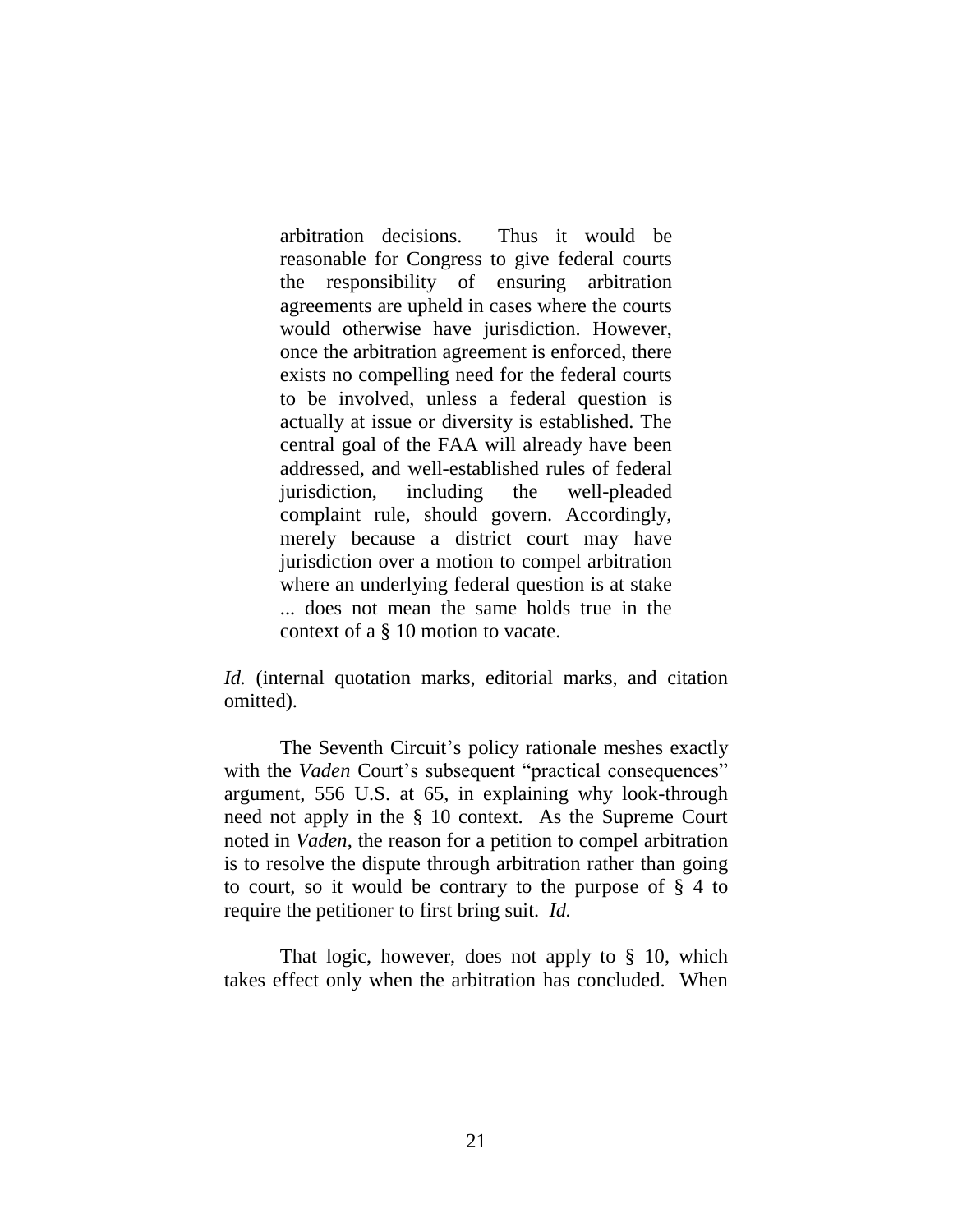seeking to vacate the result of an arbitration that has already occurred, the movant is challenging the procedural propriety of the arbitration, which is unrelated to the subject matter of the underlying dispute. The present case is a prime example. The Goldmans complain that they were subject to "voluminous" and "oppressive" discovery demands (App. 289), a "blatantly partial" arbitration panel (App. 289), respondents who "blatantly conceal[ed] evidence" (App. 292), "reprehensible conduct" from CGMI's lawyers (App. 293), and mediator "perjury" (App. 293). Those are procedural criticisms. There is, in other words, no federal question which a district court could consider in a § 10 dispute such as this one; whereas, in a § 4 case, the petitioner always could have brought a federal question suit before requesting that the court send the matter to arbitration.

In concluding that *Vaden*'s "look-through" basis for jurisdiction does not extend to § 10 motions to vacate, we adopt the reasoning of the Seventh Circuit's recent decision in *Magruder v. Fidelity Brokerage Services LLC*, No. 15-1846, 2016 WL 1059469 (7th Cir. Mar. 17, 2016). As discussed there, rejecting look-through in cases involving §§ 9 and 10 of the FAA "harmonizes the law of arbitration with the law of contracts."<sup>10</sup> *Id.* at \*3.

 $\overline{a}$ 

<sup>10</sup> Section 9 of the FAA governs confirmation of arbitration awards and provides that "at any time within one year after the award is made any party to the arbitration may apply to the court ... for an order confirming the award, and thereupon the court must grant such an order unless the award is vacated, modified, or corrected ... ." 9 U.S.C. § 9. Like § 10, § 9 has none of the look-through language of § 4 that undergirds the *Vaden* opinion.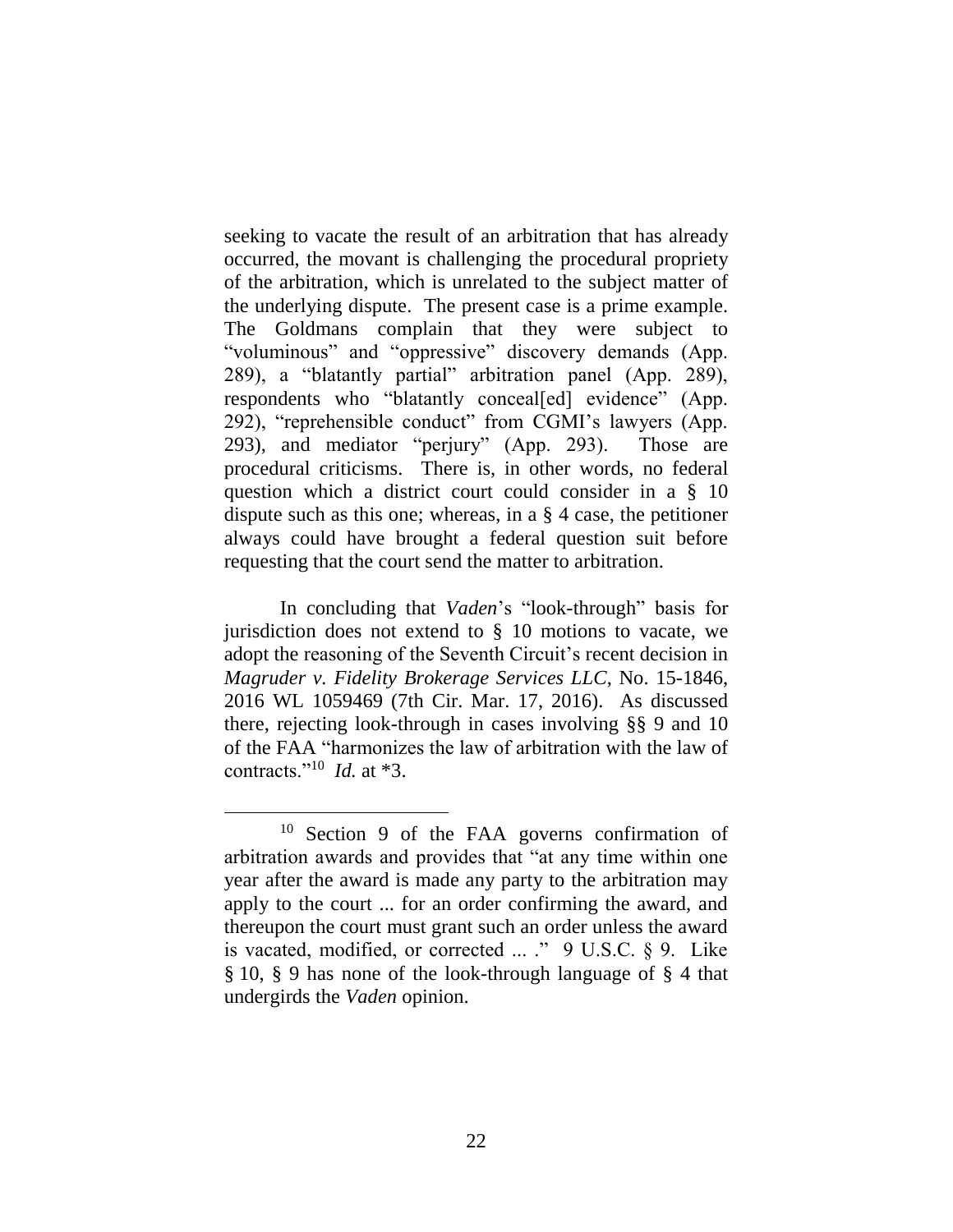Put FINRA and its rules aside for a moment and consider what would have happened if [the plaintiff] had sued [the defendant] under the federal securities laws ... . Most litigation ends in settlement – which is to say, in a contract. If [the parties] had reached a contractual solution but later disagreed about performance, could they return to federal court under the securities laws? The answer is no.

*Id.* (citing *Kokkonen v. Guardian Life Ins. Co.*, 511 U.S. 375 (1994)). In short, "[the] conclusion ... that a federal question can suffice to order arbitration under § 4, but not to enforce or set aside the decision under § 9 or § 10, parallels the distinction ... between an original federal claim and a dispute about its contractual resolution." *Id.*

We therefore hold that a district court may not look through a § 10 motion to vacate to the underlying subject matter of the arbitration in order to establish federal question jurisdiction. Instead, the traditional well-pleaded complaint rule applies so that the motion to vacate must, on its face, "necessarily raise a stated federal issue, actually disputed and substantial, which a federal forum may entertain without disturbing any congressionally approved balance of federal and state judicial responsibilities." *Grable*, 545 U.S. at 314.

# **B. Application of the Well-Pleaded Complaint Rule**

Having concluded that we apply the well-pleaded complaint rule to § 10 motions, without look-through, we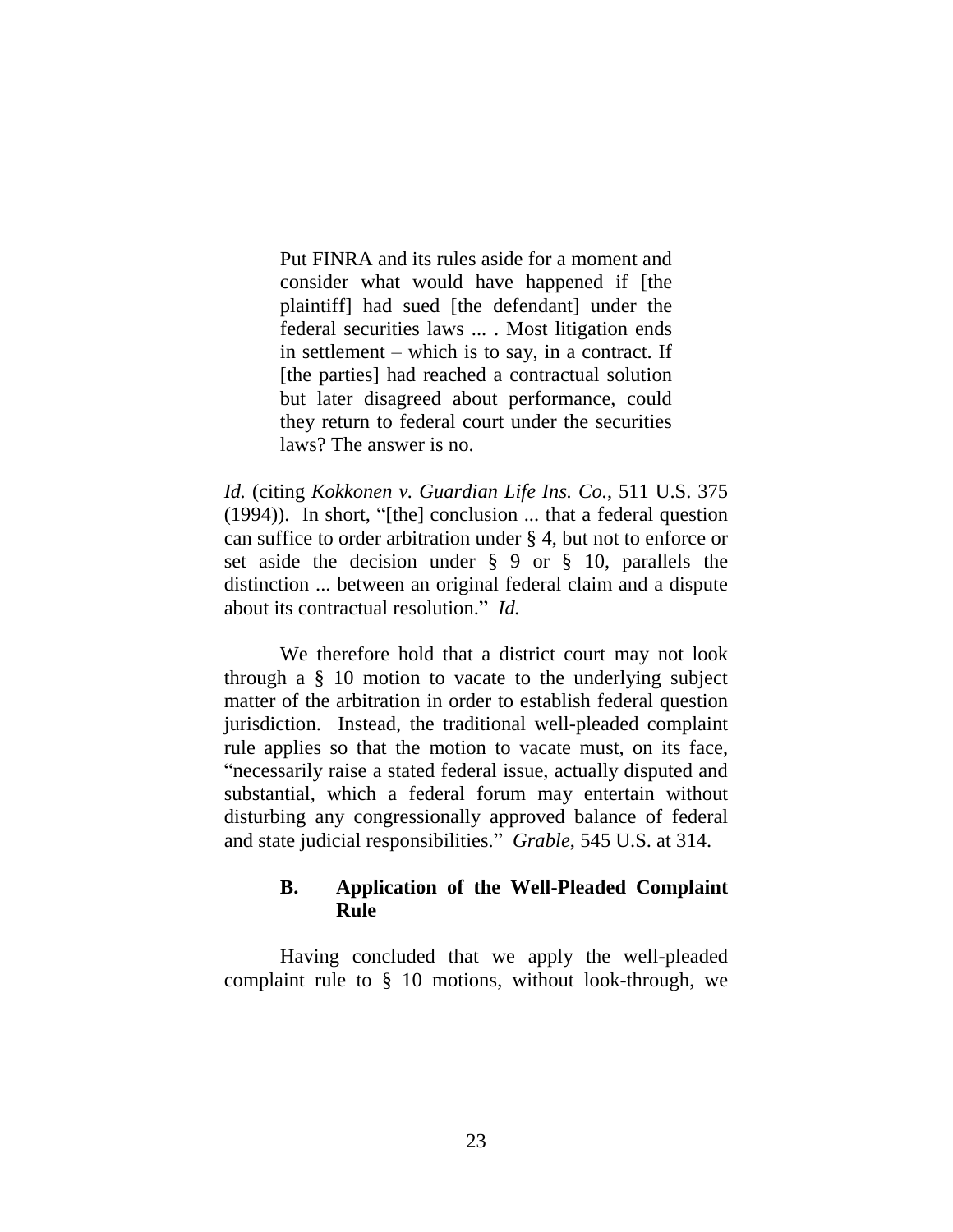next address the two arguments that the Goldmans make for why they have nonetheless established federal question jurisdiction.

#### **1. Manifest Disregard**

First, the Goldmans argue that their motion to vacate raises a substantial federal question on its face because it asserts that the arbitration panel showed a manifest disregard for federal law. "Manifest disregard" is a judicially-created doctrine by which "[a] district court may ... vacate an arbitrator's decision [that] evidences a manifest disregard for the law rather than an erroneous interpretation of the law." *Dluhos v. Strasberg*, 321 F.3d 365, 370 (3d Cir. 2003) (internal quotation and editorial marks omitted). The Goldmans say that the FINRA panel "manifestly disregarded" the statutory language of 15 U.S.C.  $\S 78g$ ,<sup>11</sup> as well as its implementing regulation 12 C.F.R.  $\S$  220.12,<sup>12</sup> when it

 $11$  As relevant here, 15 U.S.C. § 78g establishes margin requirements "[f]or the purpose of preventing the excessive use of credit for the purchase or carrying of securities" by mandating that "the Board of Governors of the Federal Reserve System shall ... prescribe rules and regulations with respect to the amount of credit that may be initially extended and subsequently maintained on any security ... ." *Id.*  $§ 78g(a).$ 

 $12$  In the portion of 12 C.F.R. § 220.12 relied upon by the Goldmans, the regulation provides:

The required margin for each security position held in a margin account shall be as follows: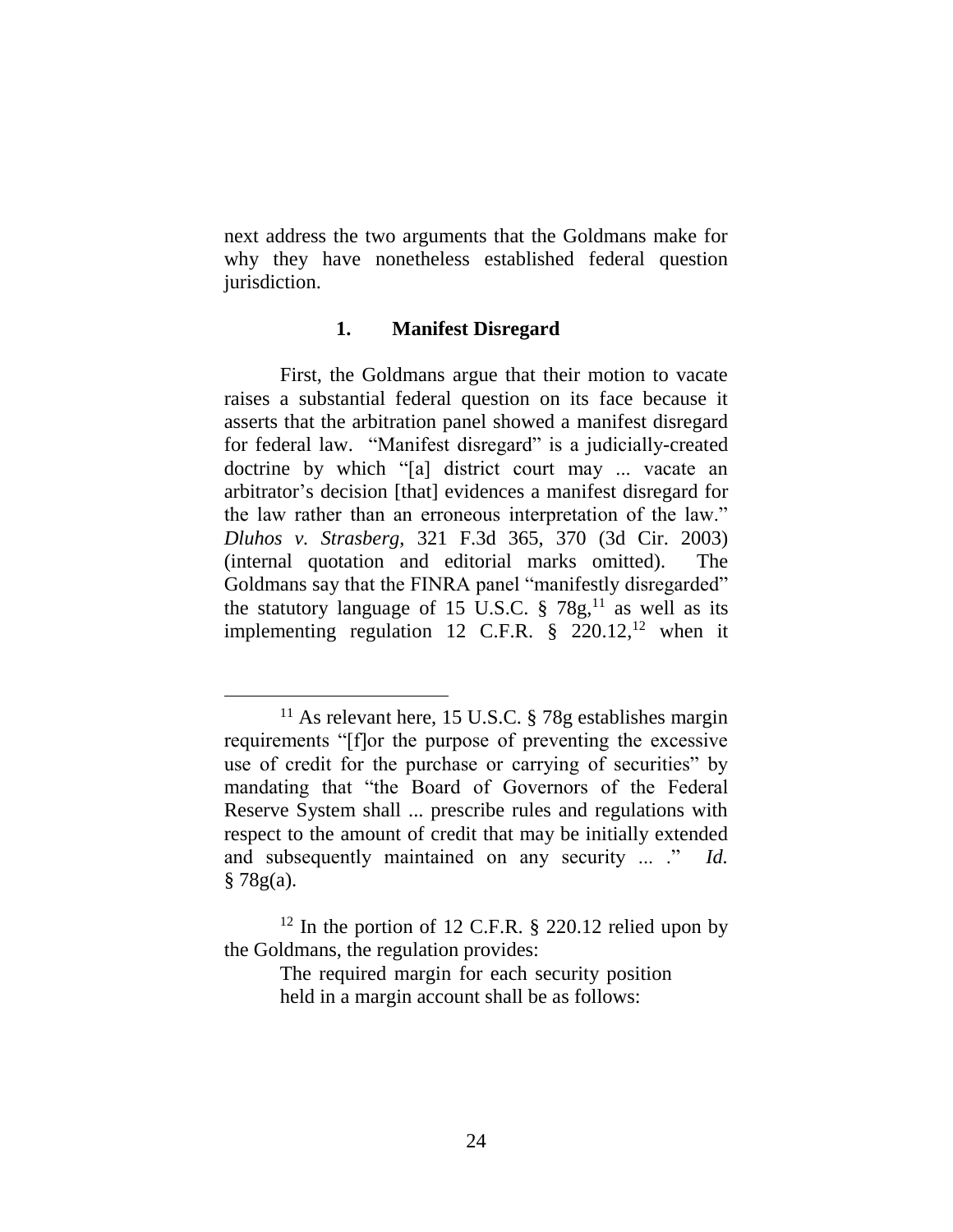concluded that no margin call had occurred. (App. 298.) Without further explanation, they assert that "[t]he plain language" of the regulation demonstrates that a margin call must have occurred, contrary to the FINRA panel's conclusion.

The regulation that the Goldmans invoke sets "initial margin requirements for certain equity securities at '50 percent of the current market value of the security or the percentage set by the regulatory authority where the trade occurs, whichever is greater.'" *WC Capital Mgmt., LLC v. UBS Sec., LLC*, 711 F.3d 322, 328 (2d Cir. 2013) (quoting 12 C.F.R.  $\S 220.12(a)$ . "If the value of the securities and other acceptable property held in a margin account falls below the required margin level, a broker may issue a 'margin call' notifying the account owner that it will need to either post additional collateral or sell some of its securities in the account to satisfy the collateral requirements." *Id.* Presumably, the Goldmans are suggesting that their margin account fell below the level required by the regulation, so that a margin call must have been made.

> (a) Margin equity security, except for an exempted security, money market mutual fund or exempted securities mutual fund, warrant on a securities index or foreign currency or a long position in an option: 50 percent of the current market value of the security or the percentage set by the regulatory authority where the trade occurs, whichever is greater.

*Id.* § 220.12(a).

 $\overline{a}$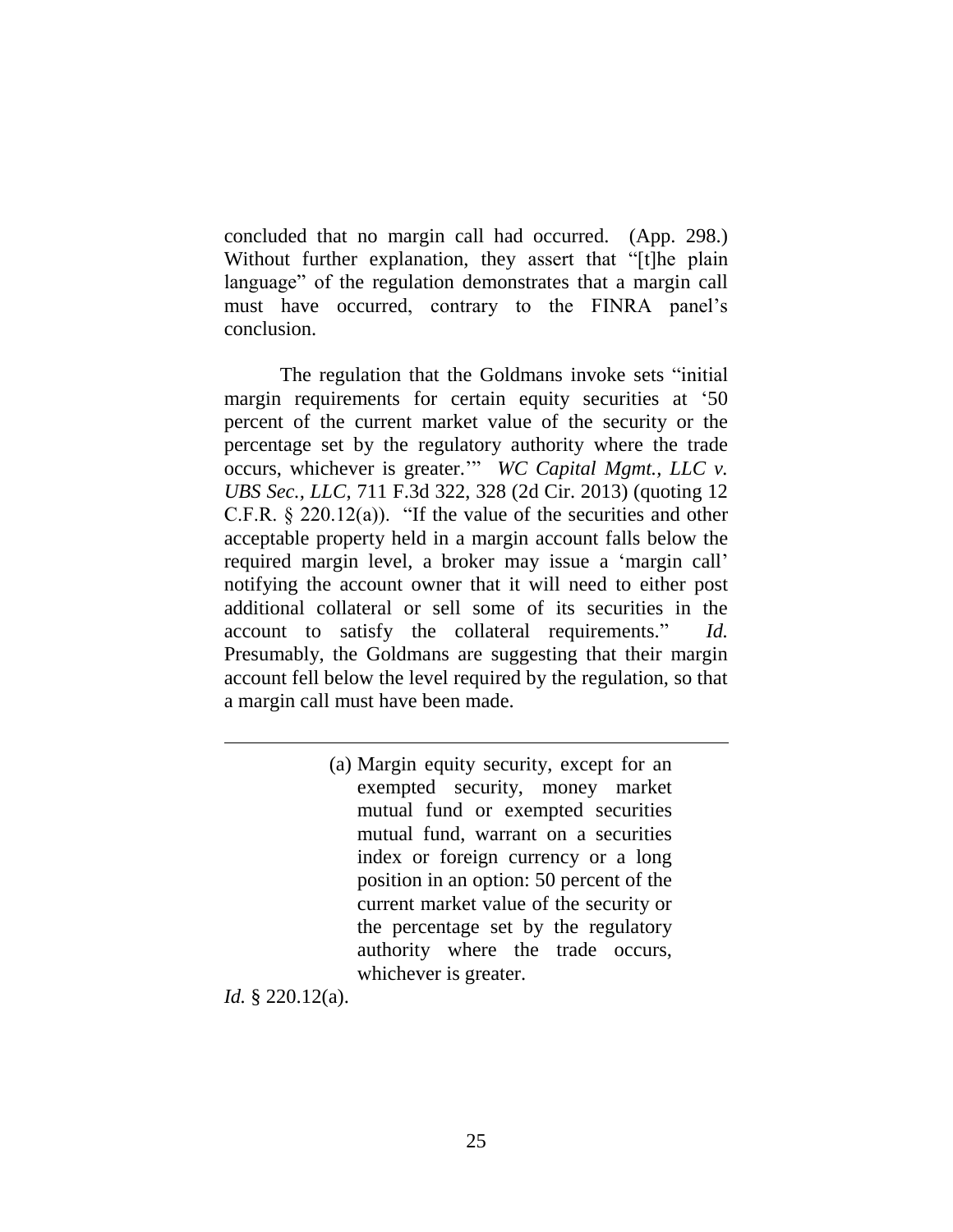Without taking a position on the merits of that argument, we agree with the District Court that the Goldmans' invocation of 15 U.S.C. § 78g and 12 C.F.R. § 220.12 is insufficient to raise a substantial question of federal law in their motion to vacate. Even if "manifest disregard" is a valid basis for vacatur, $13$  it can only support

 $\overline{a}$ <sup>13</sup> The continued validity of manifest disregard as a basis for vacating arbitration awards has been thrown into doubt by the Supreme Court's holding in *Hall Street Associates, L.L.C. v. Mattel, Inc.* that "§§ 10 and 11 respectively provide the FAA's exclusive grounds for expedited vacatur and modification." 552 U.S. 576, 584 (2008). Subsequently, the Court expressly declined to "decide whether 'manifest disregard' survives ... *Hall Street* ... as an independent ground for review or as a judicial gloss on the enumerated grounds for vacatur set forth at 9 U.S.C. § 10." *Stolt-Nielsen S.A. v. AnimalFeeds Int'l Corp.*, 559 U.S. 662, 672 n.3 (2010). The Courts of Appeals have divided on the answer to that question. *Compare Comedy Club, Inc. v. Improv W. Assocs.*, 553 F.3d 1277, 1290 (9th Cir. 2009) (holding that manifest disregard survives as "shorthand for ... 9 U.S.C.  $\S$  10(a)(4), which states that the court may vacate 'where the arbitrators exceeded their powers'"), *with Affymax, Inc. v. Ortho-McNeil-Janssen Pharm., Inc.*, 660 F.3d 281, 285 (7th Cir. 2011) (holding that after *Hall Street*, "'manifest disregard of the law' is not a ground on which a court may reject an arbitrator's award under the Federal Arbitration Act"). Because we conclude that the Goldmans' manifest disregard claim does not raise a substantial question of federal law, we need not inquire into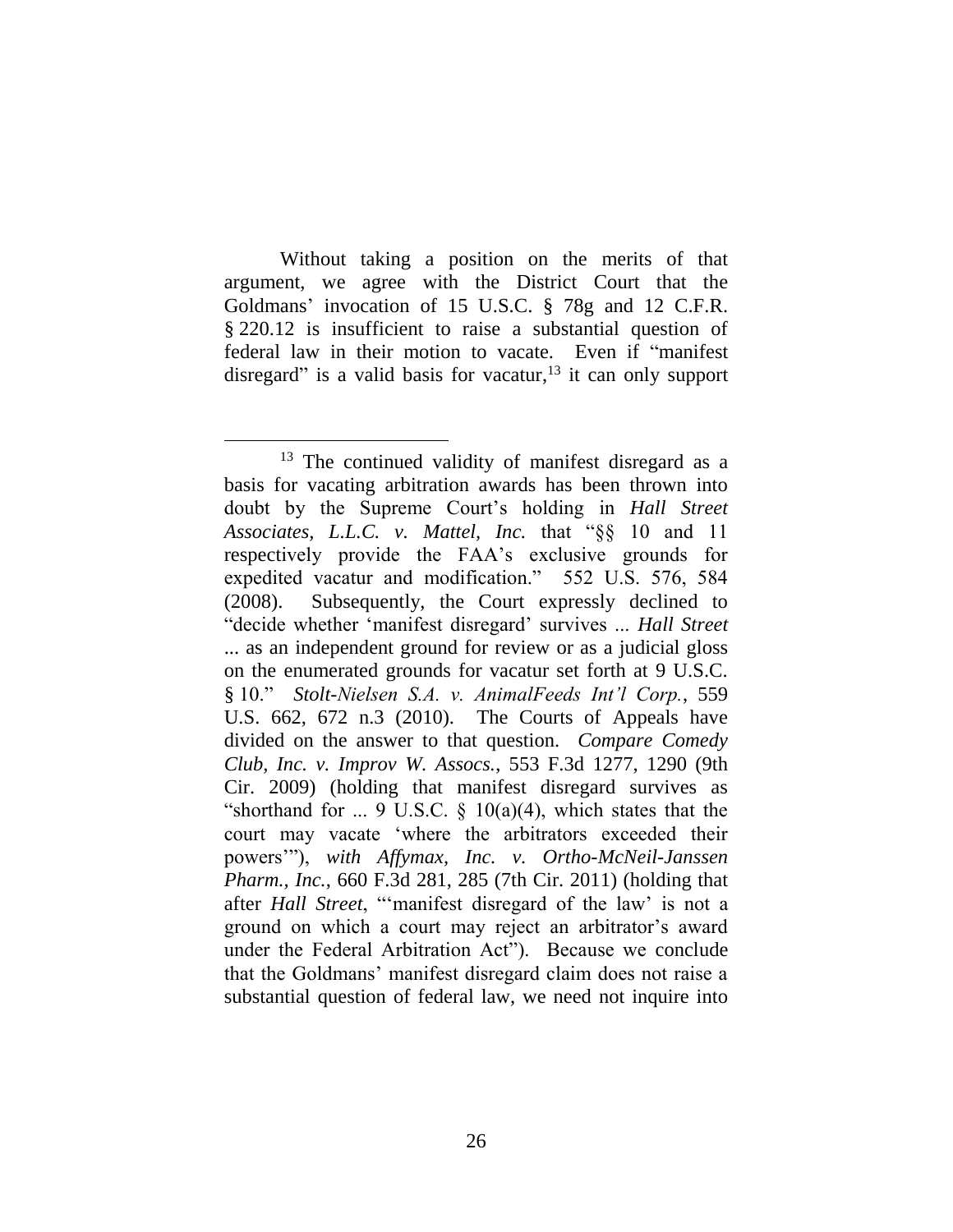federal question jurisdiction "where ... the petitioner complains *principally* and in good faith that the award was rendered in manifest disregard of federal law ... ." *Greenberg v. Bear, Stearns & Co.*, 220 F.3d 22, 27 (2d Cir. 2000) (emphasis added).

The Goldmans do not meet that standard because the legal issues they raise are, at most, merely supportive of their principal complaint that partiality, corruption, and ineptitude infected the arbitration process. More broadly, the Goldmans fail to establish any of the four parts of the *Grable* test with their manifest disregard claim. The claim does not "necessarily raise a ... federal issue," nor is the federal issue in question "substantial," *Grable*, 545 U.S. at 314, because the margin regulations are invoked simply as evidence for the factual claim that a margin call occurred. That alone does not create a basis for federal subject-matter jurisdiction, because determining whether the arbitrator "fail[ed] to consider pertinent and material evidence" "plainly [does] not require resolution of a uniquely federal issue." *Greenberg*, 220 F.3d at 27 (internal quotation marks omitted). In reality, no question of federal law is "actually disputed" here. *Grable*, 545 U.S. at 314. We agree with the District Court that the fundamental dispute is not legal at all, but is factual: "no party contests the existence, applicability, or construction of these statutes and regulations. Instead, the Goldmans argue that the panel erred in its factual determination that no margin call occurred." (App. 13.) Finally, we are concerned that sweeping this kind of run-of-the-mill arbitration dispute into federal court would upset the "prominent role" that state

 $\overline{a}$ 

the continuing validity of manifest disregard as a basis for vacatur.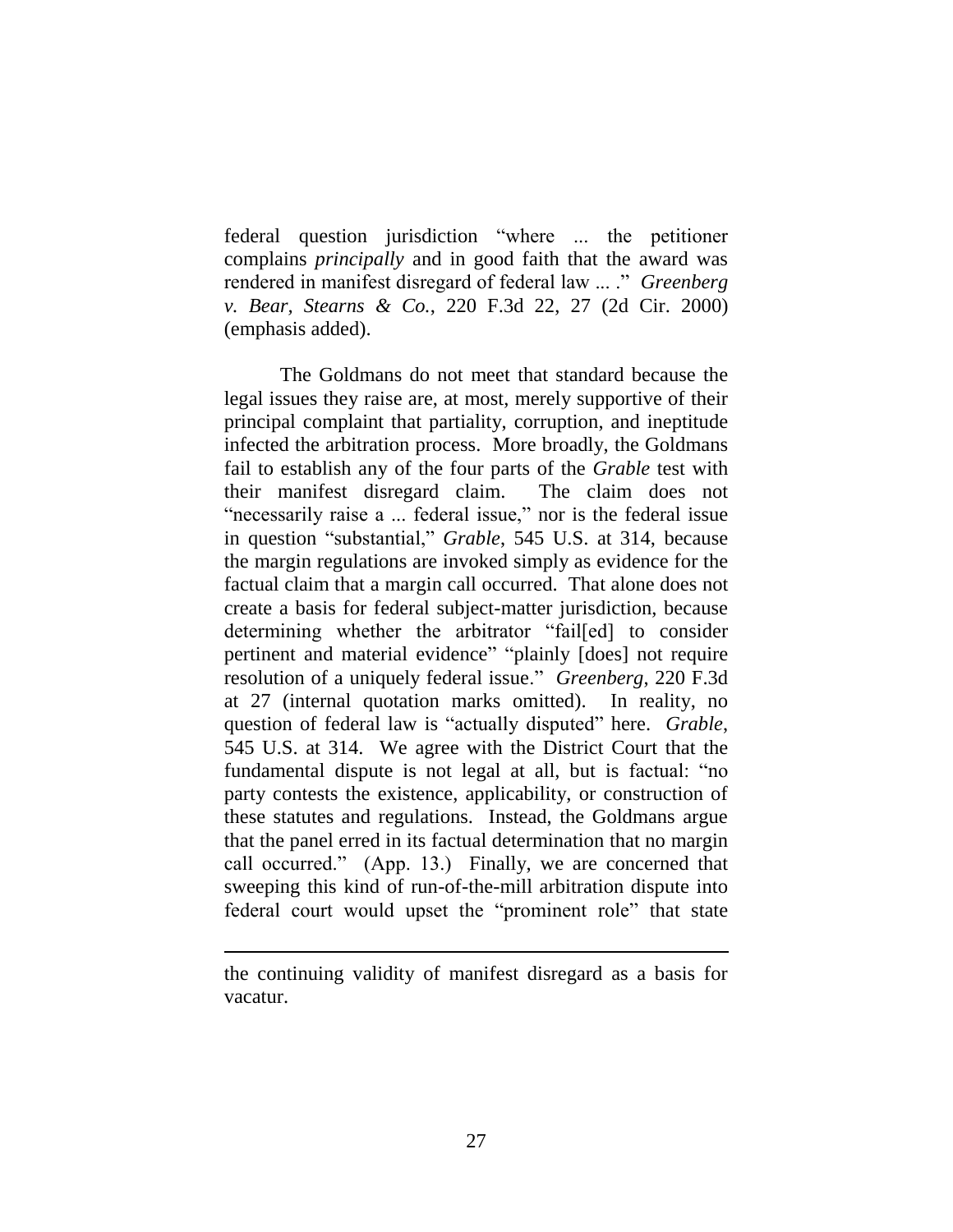courts "play as enforcers of agreements to arbitrate" under the FAA. *Vaden*, 556 U.S. at 59. Expanding federal question jurisdiction to contractual disputes like this one runs the risk of "disturbing [the] congressionally approved balance of federal and state judicial responsibilities." *Grable*, 545 U.S. at 314.

## **2. FINRA Rules as Federal Law**

The Goldmans' second argument for why they satisfy the well-pleaded complaint rule is that FINRA is a selfregulatory organization authorized by the '34 Act, and thus the alleged violations of FINRA rules raise questions of federal law. The '34 Act, they say, provides for pervasive federal oversight of self-regulatory organizations' internal rules, *see* 15 U.S.C. § 78s(b)(2)(C), and, consequently, allegations of procedural irregularities in the FINRA proceedings implicate substantial questions of federal law.

As support, the Goldmans rely principally on the decision of the United States Court of Appeals for the Second Circuit in *NASDAQ OMX Group, Inc. v. UBS Securities, LLC*, 770 F.3d 1010 (2d Cir. 2014). In that case, a divided panel of the Second Circuit held that there was federal question jurisdiction to review an arbitration, reasoning that the SEC's pervasive regulation of NASDAQ as a selfregulatory organization resulted in NASDAQ rules being intertwined with federal law. The *NASDAQ* case arose from serious problems in Facebook's initial public offering, which led UBS to initiate arbitration on state law contract and tort claims based on NASDAQ's alleged failure to follow its own rules. *Id.* at 1013-15. When NASDAQ sought declaratory judgment in federal court to preclude arbitration, one main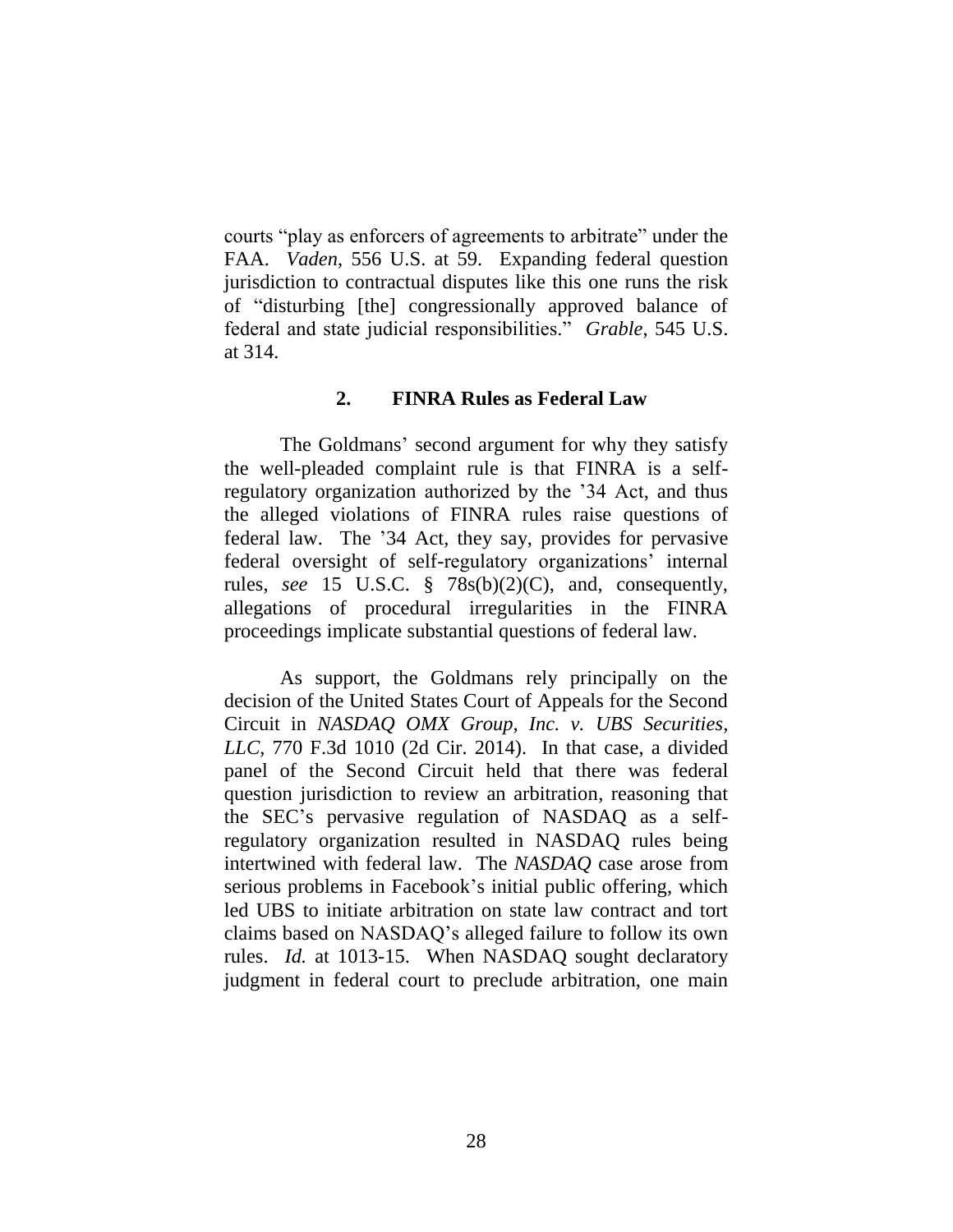issue was whether the case implicated federal question jurisdiction. The Second Circuit concluded that it did, even though the allegations arose from NASDAQ rules and New York common law. The Second Circuit pointed out that NASDAQ was a registered national exchange under 15 U.S.C. § 78f, and thus was required to have "rules ... designed to prevent fraudulent and manipulative acts and practices [and] to promote just and equitable principles of trade ... ." 15 U.S.C. § 78f(b)(5). Because NASDAQ's rules were pervasively regulated under the '34 Act, and because they were meant to implement '34 Act obligations, the court ruled that those federal law obligations were necessarily involved in the arbitration that UBS initiated. *NASDAQ*, 770 F.3d at 1021-23. As to the substantiality component of the test for federal question jurisdiction, the Second Circuit determined that

> the disputed federal issue in [the] case – whether NASDAQ violated its Exchange Act obligation to provide a fair and orderly market in conducting an IPO – is sufficiently significant to the development of a uniform body of federal securities regulation to satisfy the requirement of importance to the federal system as a whole.

*Id.* at 1024 (internal quotation marks omitted). Finally, the court ruled that asserting jurisdiction would not upset the federal-state balance because of "Congress's expressed preference for alleged violations of the Exchange Act, and of rules and regulations promulgated thereunder, to be litigated in a federal forum." *Id.* at 1030.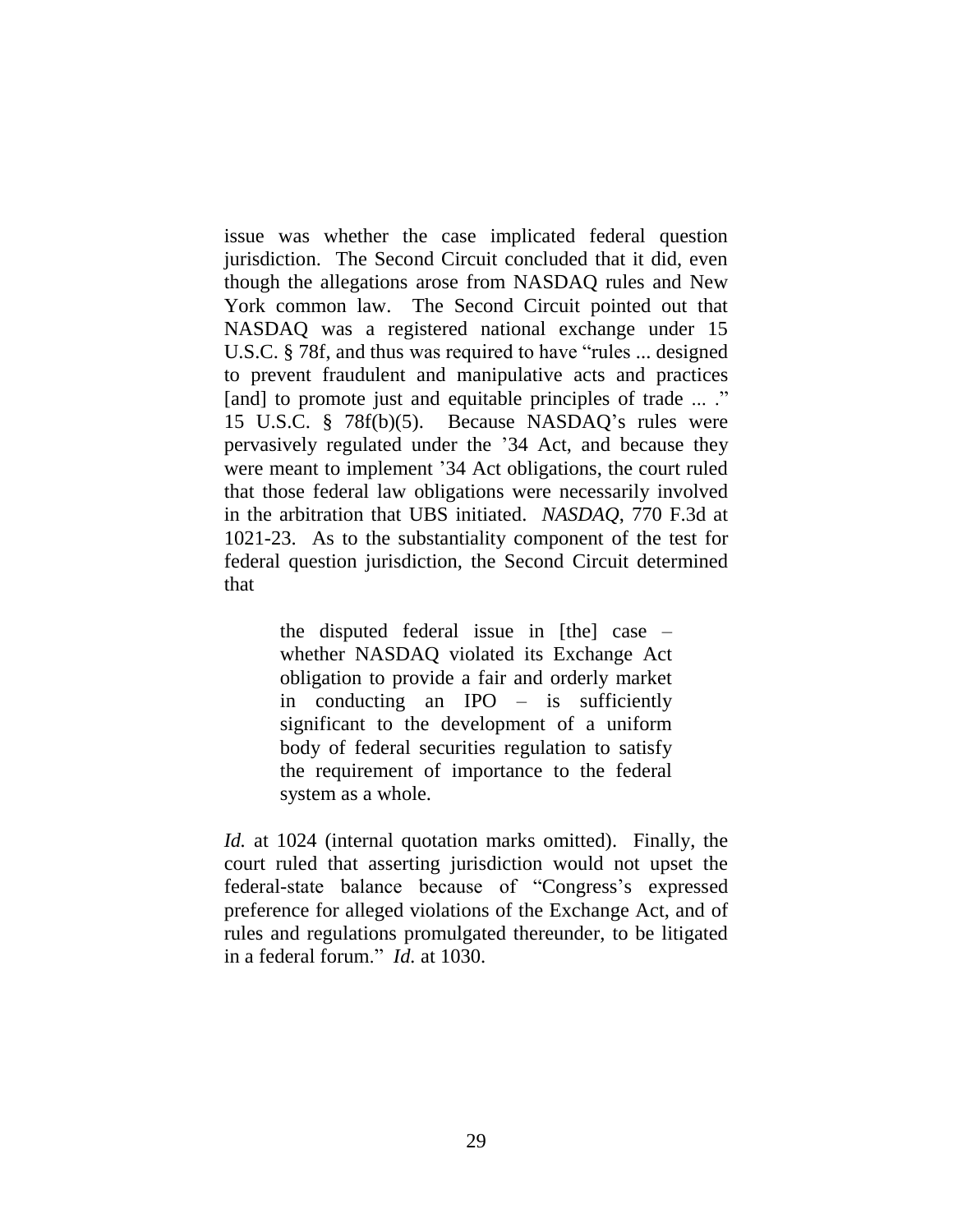None of that, though, changes the outcome here. We agree with the District Court that, even if the *NASDAQ* opinion's theory of federal question jurisdiction is correct, $<sup>14</sup>$ </sup> its facts are easily distinguishable from the Goldmans' case because it "involved far more substantial questions of federal law." (App. 15.) Of high importance to the Second Circuit's substantiality analysis was that NASDAQ was an exchange, implicating the "central role stock exchanges play in the national system of securities markets." *NASDAQ*, 770 F.3d at 1024. The proper functioning of a national securities exchange, especially when it comes to its core function of properly issuing stock, is clearly a much more significant

<sup>14</sup> Because the Goldmans' claims are not nearly as substantial for jurisdictional purposes as those in the *NASDAQ* case, we need not reach the question of whether we would adopt the Second Circuit's analysis of federal question jurisdiction from the *NASDAQ* opinion. We do note, however, that the dissenting opinion in *NASDAQ* makes a compelling argument that "NASDAQ is a shareholder-owned, publicly-traded, for-profit company," "its rules are not federal regulations or federal law," and "the rules of a stock exchange are contractual in nature and within the province of state law." 770 F.3d at 1036 (Straub, J., dissenting). As with the Goldmans' case, "[t]he only arguably federal issue present" in the *NASDAQ* case was "a broad duty found in the Exchange Act" that was "not actually disputed." *Id.* The strong dissenting argument in *NASDAQ* suggests that the case was at the borderline of raising a sufficiently substantial issue of federal law to justify federal question jurisdiction. The Goldmans' claims much less directly implicate federal securities regulation, so that if *NASDAQ* is close to the border of satisfying the *Grable* test, the Goldmans are far from it.